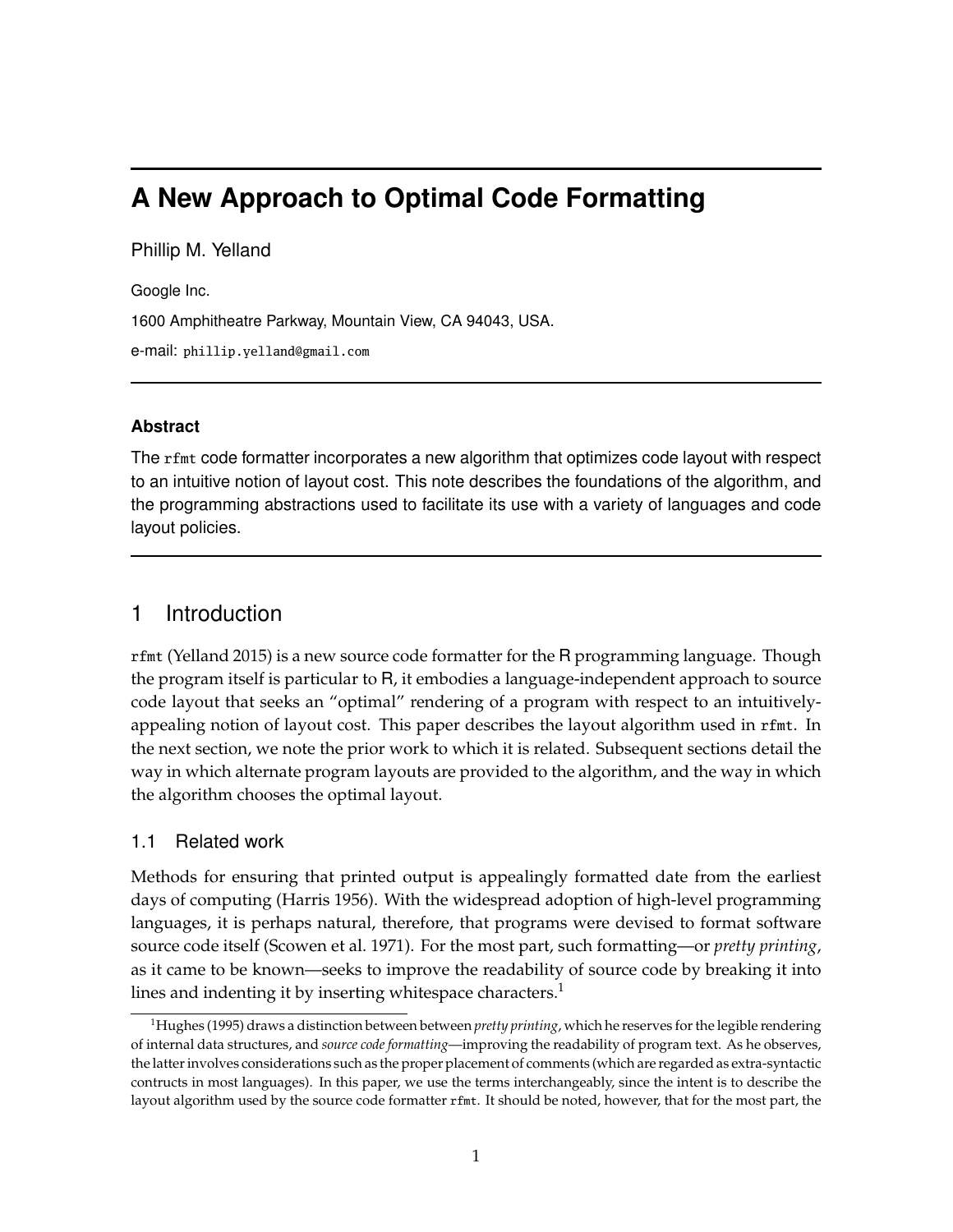LISP (McCarthy 1960) has provided a particularly fertile environment for code formatting; LISP programs are themselves lists (LISP is *homoiconic*, to use Kay's (1969) term), and without at least a modicum of formatting, their printed representation is all but illegible. An early survey paper by Goldstein (1973) examines the design space of LISP pretty printers, and describes a search algorithm with limited look ahead—which he calls the *recursive re-predictor*—implemented by one of the earliest, GRINDEF (Gosper 2015).

An influential paper by Oppen (1980) describes a language-independent pretty printing algorithm based—like GRINDEF—on a limited-lookahead search. Input to Oppen's algorithm takes the form of program source code, annotated so as to break it into (possibly nested) *logical blocks*, with separators that the algorithm may render either as spaces or as line breaks (accompanied by suitable indentation). Annotations are attached to the source code to reflect its syntactic structure—a conditional statement, for example, might constitute a logical block, with the positive and negative arms of conditional nested as logical blocks themselves. The structure of the logical blocks delineate the alternate formats that are open to exploration by the algorithm, which in the example, might chose to print the entire conditional statement on a single line, to split begin the statement and its arms on separate lines, and so on. Oppen's use of annotations to present possible formatting choices to a layout algorithm is mirrored in more recent language-independent code formatting systems, such as those described in (Jokinen 1989) and (van den Brand 1993).

Functional programming languages are heirs to the LISP tradition, and so the development of pretty printers in functional languages such as Haskell and ML may be unsurprising. In the main, however, from the pioneering work of Hughes (1995) in this area, through the developments of Wadler (1999) and recent contributions such as (Chitil 2005), the emphasis has been on the creative application of functional programming techniques to the problem, rather than on algorithms for pretty printing *per se*—Wadler's (1999) pretty printer, for example, is based on a lazy functional version of Oppen's (1980) algorithm. This paper has the contrary orientation: We concentrate less on programming techniques than on algorithms for code formatting. The work described here does nonetheless draw from this line of research in using an abstract data type with values created by a set of generating functions or *combinators* to describe alternate source code formats.

Closer to the actual formatting algorithm in this paper—in particular its reliance on dynamic programming to find a layout optimal with respect an explicit cost function—is the algorithm used by the T<sub>E</sub>X typesetting system. Here the objective is to produce welljustified paragraphs by breaking their constituent words into lines. Knuth's algorithm, later expanded upon by Knuth and Plass (1981), uses dynamic programming to minimize the sum of the squares of the width of the white space left at the end of each line.

A notable recent development has been the development of pretty printers—like the one described here—which employ an explicit cost function (in the manner of the TEX) that is optimized by a layout algorithm. The progenitor of these is **clang-format** (Jasper 2013), a source code formatter for C/C++. Though broadly similar in approach, **clang-format** and its

scope of this paper (which does not cover the treatment of comments, for example) is restricted to those aspects of rfmt that facilitate "pretty printing" in Hughes' narrower sense.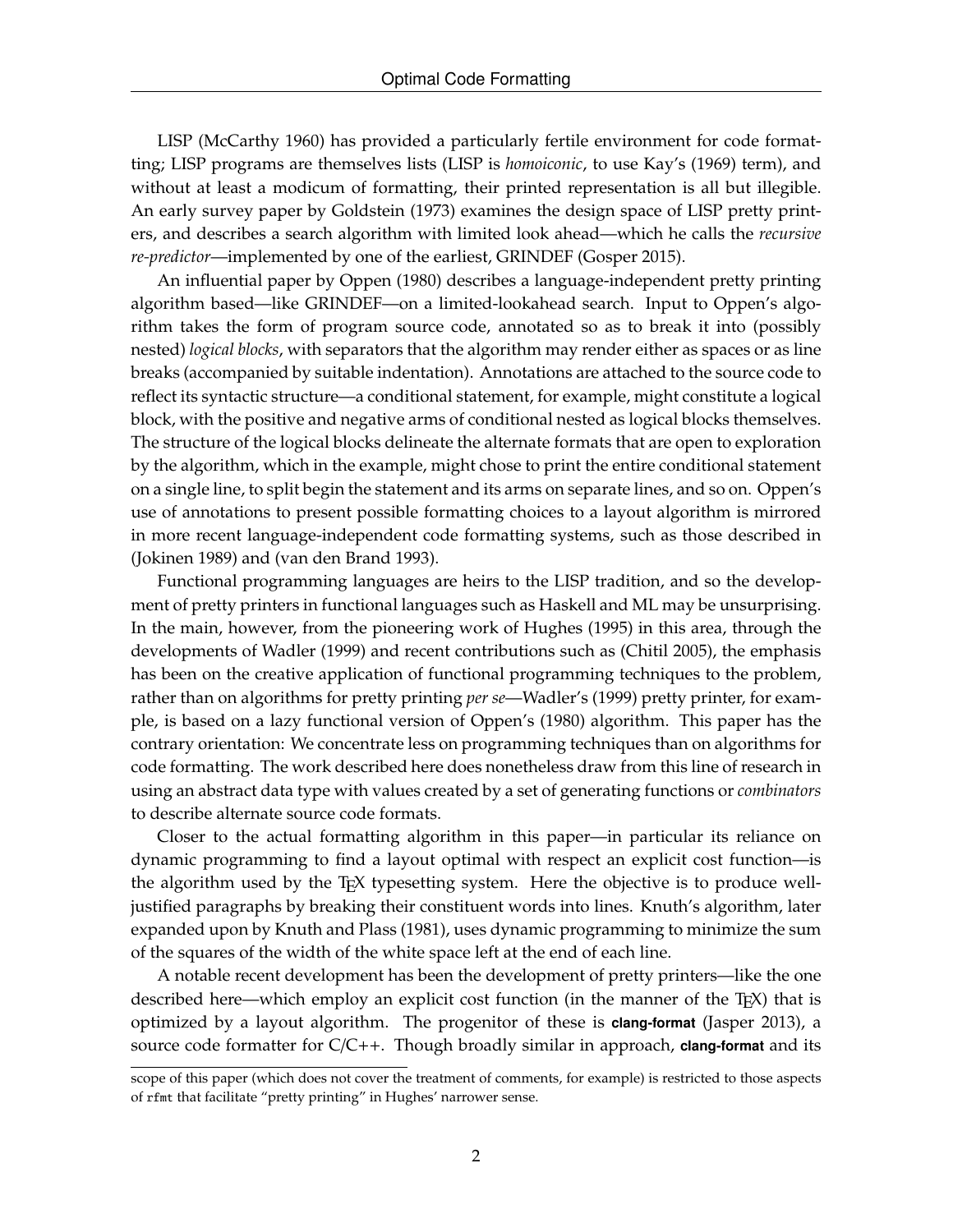scion differ substantially from the formatter in this paper: **clang-format** begins by breaking source code into "unwrapped lines," usually corresponding to  $C/C++$  language statements. **clang-format** assumes that output width is limited, and inserts potential line breaks into the each unwrapped line so as to fit it to the output width. Each potential line break is assigned a cost, and the program uses them to construct a weighted graph connecting the initial unwrapped state of the line with "solution" nodes that represent a broken version of the line with horizontal extent no greater than the output width. Dijkstra's (1959) algorithm is used to find a path from the source node to a solution that is of minimal cost. By contrast, here we use combinators to specify alternate candidate layouts directly—in rfmt these layouts are derived in a(n arguably more natural) syntax-directed fashion from a parsed representation of the language source. Rather than assuming a fixed output width and optimizing layout cost conditional on satisfying the width restriction, here output width is constrained by the cost function itself, which affords us a greater degree of flexibility (such as the ability to insert a "soft margin," as discussed later in section 7). Finally, we use dynamic programming directly to optimize cost, instead of the more indirect approach taken by **clang-format** (Dijkstra's algorithm itself involving a form of dynamic programming).

# 2 Code layout

As observed in the introduction, in its initial stages, rfmt takes the same approach to pretty printing as that taken by Hughes and his fellow functional programmers: To wit, data structures specifying alternative formats for a piece of source code are provided to the layout algorithm, which selects a format that is minimal with respect to a specified cost function. In this section, we describe these data structures—termed *layout expressions* here2—by way of the *combinator* functions that are used to construct them. The combinators introduced in this section constitute a set of "primitives," on which the more practical set of layout contructors offered in rfmt are based. In section 6, we show how the rfmt constructors may be built from these primitive combinators.

### 2.1 Layouts and Combinators

Four combinators are used in this paper, the first three of which are illustrated in figure 1. These three combinators are defined informally as follows:

- **'***txt***'** A layout expression consisting only of the text string *txt* (which is assumed not to contain formatting characters such as carriage returns, tabs and the like), to be output on a single line.
- $l_1 \mathcal{I}_2$  A layout expression comprising two layout expressions  $l_2$  and  $l_2$  "stacked" vertically, with  $l_1$  above  $l_2$ . When output, the first character of both layouts fall into the same column, and the first line of  $l_2$  is immediately below the last line of  $l_1$ .

<sup>2</sup>Layout expressions correspond roughly to the *pretty documents* or Docs in Hughes' paper. Where convenient, we will often use the term "layout" rather than "layout expression".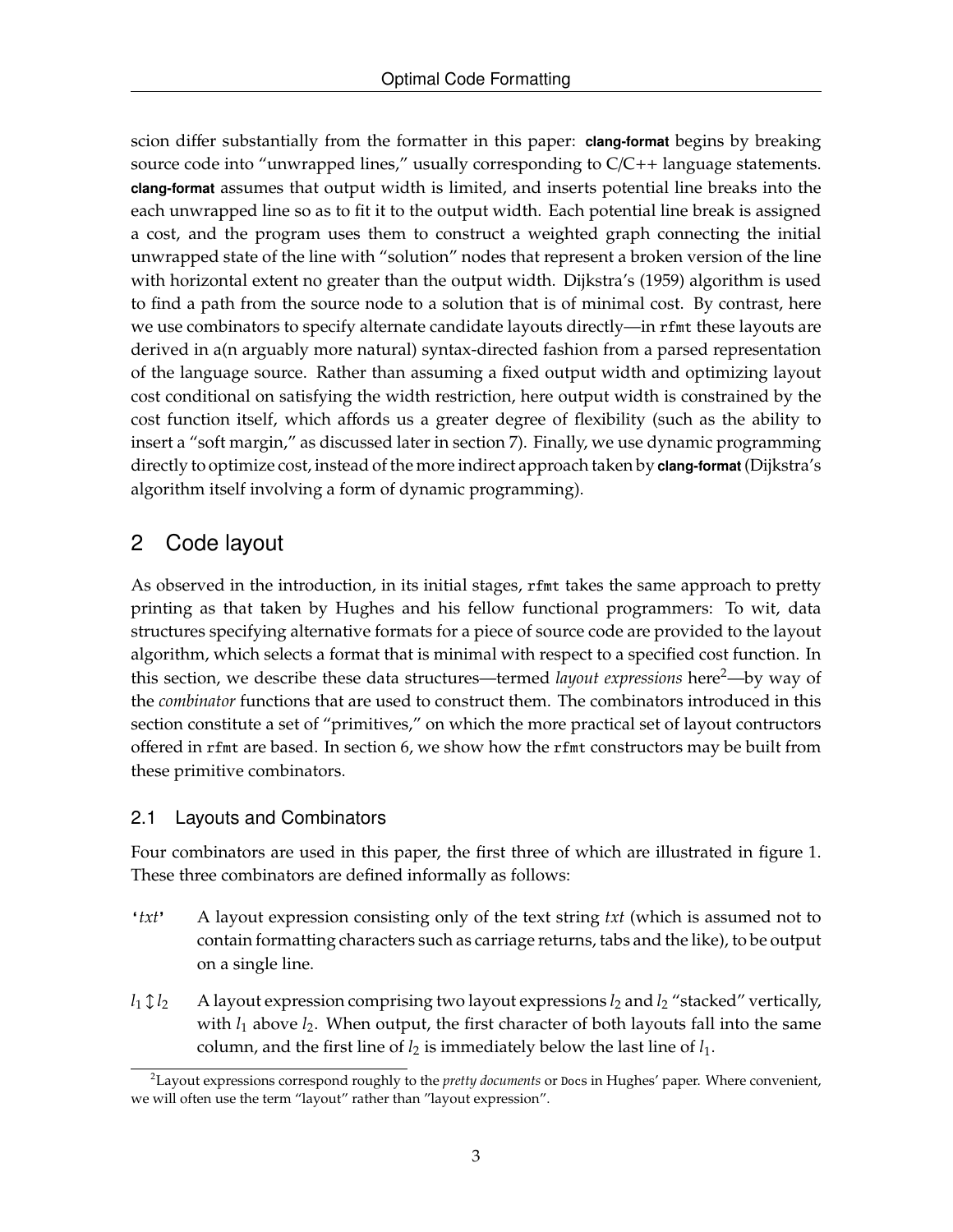| Lorem ipsum dolor                                                                                   | $'$ txt'                  |
|-----------------------------------------------------------------------------------------------------|---------------------------|
| Lorem ipsum dolor<br>consectetur adipiscing elit                                                    | $l_1 \uparrow l_2$        |
| Lorem ipsum dolor<br>consectetur adipiscing elit Aliquam erat volutpat<br>condimentum vitae leo sit | $l_1 \leftrightarrow l_2$ |

Figure 1: Three layout combinators

 $l_1 \leftrightarrow l_2$  A layout expression that juxtaposes expressions  $l_1$  and  $l_2$ , with  $l_2$  to the right of *l*<sup>1</sup> when output. Note that in general, both components expression may contain multiple lines of unequal span, and we follow Hughes (1995, p. 19) and later Wadler (1999) in placing the first character of  $l_2$  on the same line as and immediately to the right of the last character of *l*1, translating *l*<sup>2</sup> bodily rightwards as shown in figure 1.

We can generate a wide variety of code layouts using these three combinators. As a simple illustration, the following expression:

 $('if (voltage[t] < LOW_THRESHOLD)'] ' ' ' \leftrightarrow 'LogLowVoltage(voltage[t])'$ 

specifies the formatted C conditional statement:

```
if (voltage[t] < LOW_THRESHOLD)
    LogLowVoltage(voltage[t])
```
### 2.2 Choosing layouts

Observe that the code above may also be formatted using the layout expression:

```
('if (voltage[t] < LOW_THRESHOLD)' \leftrightarrow '') \leftrightarrow 'LogLowVoltage(voltage[t])'
```
which specifies:

if (voltage[t] < LOW\_THRESHOLD) LogLowVoltage(voltage[t])

Syntactically and semantically, of course, both forms of the code are indistinguishable, since C is largely oblivious to white space. They do, however, represent different trade-offs between the horizontal and vertical space occupied by a piece of code, since the first layout occupies one more line than does the latter, but it has a smaller horizontal extent. This sort of trade-off becomes particularly pointed when restrictions are placed on the total width of formatted code; prodigious modern-day screen widths notwithstanding, most code layout is still obliged to honor (where possible) a fixed right-hand margin that restricts the overall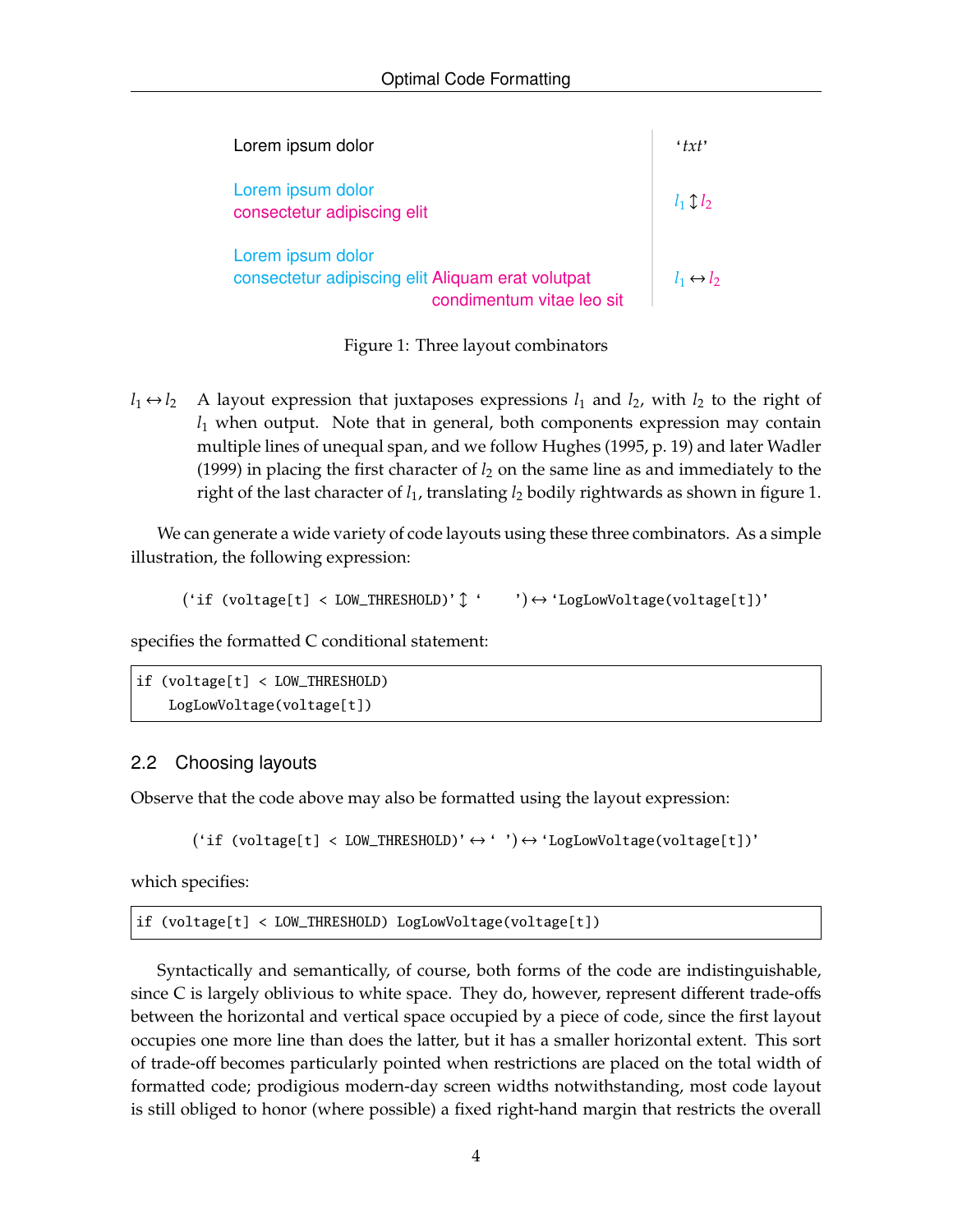output to 80 character widths, or *columns*. On the other hand, other things being equal, it is generally desirable to minimize the vertical space occupied by a piece of code. To capture the trade-off in quantitative terms, we associate a *cost* with a code layout: When code is output according to the layout, we incur a cost of  $\beta$  units for each character beyond the right margin, and a cost  $\alpha$  for each line break output.<sup>3</sup> Given a collection of alternative layouts for the same piece of code, we should select one whose cost is on output is minimal.

Of course, on its own, the code fragment above is unlikely to breach an 80 character right margin if output according to any reasonable layout. Imagine it, however, nested inside other code structures, as illustrated in figure 2, for instance. In such circumstances, we might opt for the first layout for the conditional statement, trading off an extra line in order to avoid breaching the right margin might—that is, incurring a cost of α units so as to save *n*β units, for some number  $n \geq 1$  of characters which might otherwise lie beyond the margin.

for  $(t = 0; t < n; t++)$  if  $(voltage[t] < LOW\_THESHOLD)$  LogLowVoltage(voltage[t])

#### Figure 2: Conditional statement nested in another construct

To make such choices, we have a fourth layout combinator: Given layout expressions *l*<sup>1</sup> and *l*<sup>2</sup> (which normally represent alternate ways of formatting the same code), output of any layout expression containing  $l_1$ ?  $l_2$  results in the output whichever of  $l_1$  and  $l_2$  incurs the lowest overall cost. For example, in the case of the conditional statement, the following represents the choice between the alternate layouts given above:

 $l_{if} = [('if (voltage[t] < LOW_THRESHOLD)']'$  ')?  $('if (voltage[t] < LOW_THRESHOLD)' \leftrightarrow '')] \leftrightarrow 'LogLowVoltage(voltage[t])'$ 

Effective implementation of the choice combinator crucial to efficient code layout. This is because in order to decide which of the component layout expressions  $l_1$  and  $l_2$  to select, it is necessary to consider the context in which the choice expression  $l_1$ ? $l_2$  appears. To demonstrate, return to the nested code constructs presented in figure 2, and suppose that the for loop itself has two alternate formats:

$$
l_{\text{for}} = (\text{`for } (t = 0; t < n; t++)' \updownarrow ' )? (\text{`for } (t = 0; t < n; t++)' \leftrightarrow ' ' )
$$

The layout of the code in figure 2 may then be expressed as  $l_{\text{for}} \leftrightarrow l_{\text{if}}$ , where the choices in *l*<sub>for</sub> and *l*<sub>if</sub> capture the different options involved in the layout of both the for loop and the if statement. Note, however, that the choice of component layout in  $l_{\text{for}}$  affects the horizontal position (or "column") at which the output of *l*if begins. This in turn affects the relationship of *l*<sub>if</sub> to the right margin, and thus the costs of the components of *l*<sub>if</sub>. To decide on the lowest-cost component of  $l_{if}$ , therefore, we need to take into account the choices made in  $l_{for}$ .

<sup>&</sup>lt;sup>3</sup>That is, one less than the number of lines occupied by the code.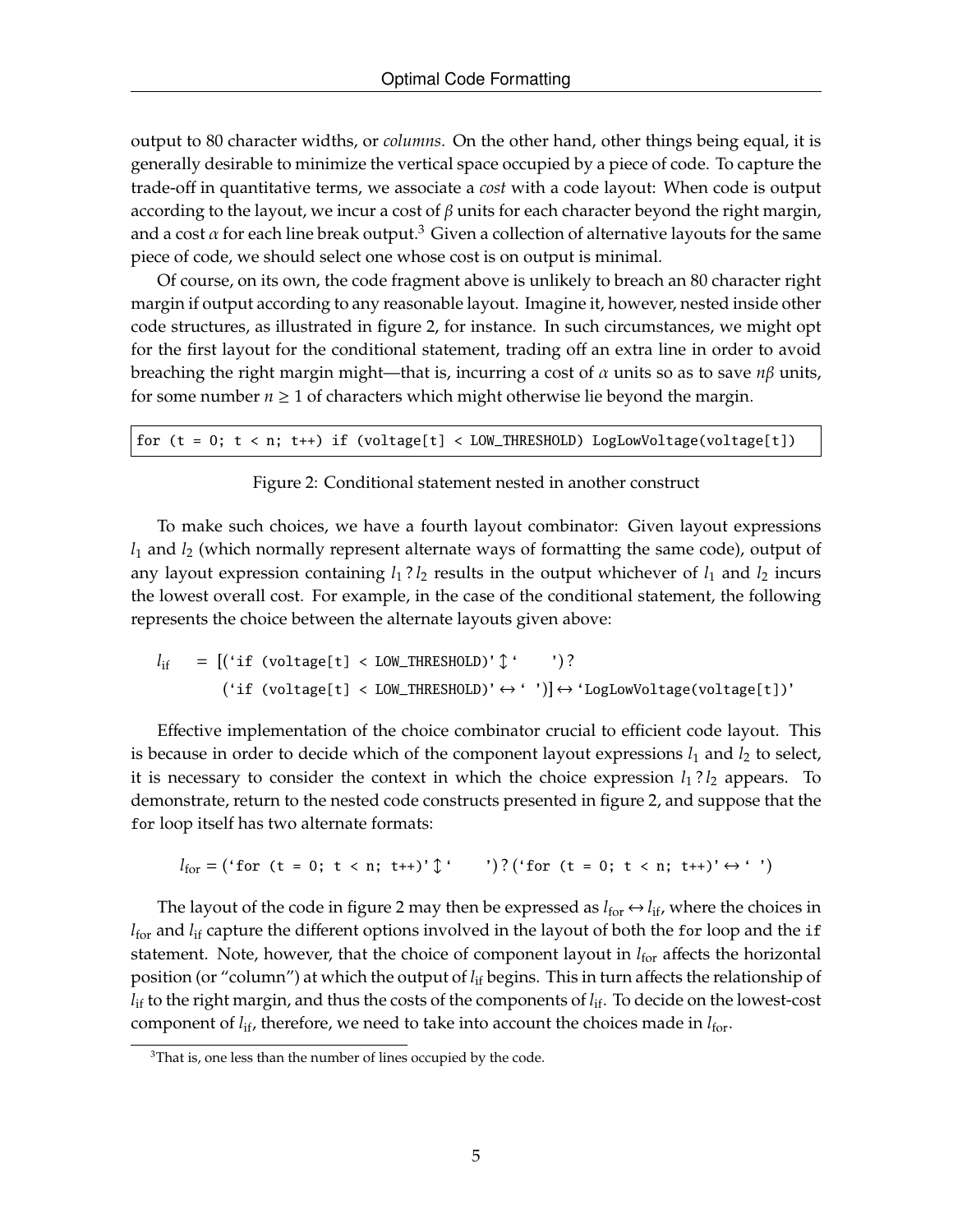Generalizing, in the composite layout:

$$
(\underbrace{l_{11} ? l_{12}}_{l_1}) \leftrightarrow (\underbrace{l_{21} ? l_{22}}_{l_2}) \leftrightarrow \dots \leftrightarrow (\underbrace{l_{n-1,1} ? l_{n-1,2}}_{l_{n-1}}) \leftrightarrow (\underbrace{l_{n1} ? l_{n2}}_{l_n})
$$
(1)

the choice of layout in sub-expression  $l_n = l_{n1}$ ?  $l_{n2}$  depends potentially on all of the choices made in sub-expressions *l*<sup>1</sup> through *ln*−1. A naïve implementation of the "?" combinator would enumerate each of the *n* choices involved, entailing examination of 2*<sup>n</sup>* layout combinations. Clearly, exponential complexity of this kind would lead to unacceptable performance for source programs of even moderate length.

#### 2.3 Dynamic programming and optimal layouts

A more practical implementation of the "?" combinator starts with the observation that in expression (1), for  $i = 1, ..., n - 1$ , the influence that the choice in layout  $l_i$  has on that in layout  $l_{i+1}$  and its successors is mediated entirely by the starting column for  $l_{i+1}$  determined by the choice in  $l_i$ . So the minimum overall cost for layout  $l_i \leftrightarrow ... \leftrightarrow l_n$  can be calculated by computing: a) which of the component layouts  $l_{i1}$  and  $l_{i2}$  in  $l_i$  incurs the lesser cost at the current starting column, when added to b) the minimum cost choices for  $l_{i+1} \leftrightarrow ... \leftrightarrow l_n$  given the new starting column fixed by the choice in a). This description of the layout problem suggests that it is amenable to solution using *dynamic programming*, first explored by Bellman (1957, ch. 3) and employed in a great variety of applications since (Skiena 2008, ch. 3).

Key to the use of dynamic programming in this application is the association of a layout expression with a function—call it the layout's *minimum cost function*—that maps a column to the minimum cost incurred by the layout when started at that column. By way of illustration, let us calculate the minimum cost function for  $l_1 \leftrightarrow ... \leftrightarrow l_n$  by induction:

First, let  $f_{n+1}$  be the constant function  $x \mapsto 0$  that maps any starting column to a cost of 0 units; this reflects the fact that the "empty layout" to the right of  $l_n$  incurs no cost, regardless of the column in which its output begins.

Then, for  $i = n, \ldots, 1$ , assume that we are given  $f_{i+1}$ , the minimum cost function corresponding to the layout expression  $l_{i+1} \leftrightarrow \ldots \leftrightarrow l_n$ . To calculate the minimum cost function for  $l_i \leftrightarrow l_{i+1} \leftrightarrow \ldots \leftrightarrow l_n$ , we need to know the horizontal extents or *spans* of the two component expressions in  $l_i = l_{i1}$ ?  $l_{i2}$ . In general (as detailed later), these spans will depend on layout choices made for *li*<sup>1</sup> and *li*<sup>2</sup> themselves, but for simplicity, we will assume here that they are the constants  $s_{i1}$  and  $s_{i2}$  respectively. Therefore, if the output of  $l_i \leftrightarrow l_{i+1} \leftrightarrow \dots \leftrightarrow l_n$  starts at column *x*, and we choose component  $l_{i1}$ , output of  $l_{i+1} \leftrightarrow ... \leftrightarrow l_n$  will begin at column  $x + s_{i1}$ . Similarly, if we choose  $l_{i2}$ , output will begin at column  $x + s_{i2}$ .

By assumption, the minimum cost of  $l_{i+1} \leftrightarrow \ldots \leftrightarrow l_n$  when output at column  $x + s_{i1}$  is  $f_{i+1}(x + s_i)$ , and  $f_{i+1}(x + s_i)$  when output at  $x + s_i$ . Finally, let the costs of outputting just the subcomponents  $l_{i1}$  and  $l_{i2}$  at column  $x$  be  $c_{i1}$  and  $c_{i2}$ , resp., which again are assumed to be constants for simplicity. The minimum cost associated with the output of  $l_{i+1} \leftrightarrow \dots \leftrightarrow l_n$  at column *x* reflects whichever choice of subcomponent results in the lowest overall cost, so its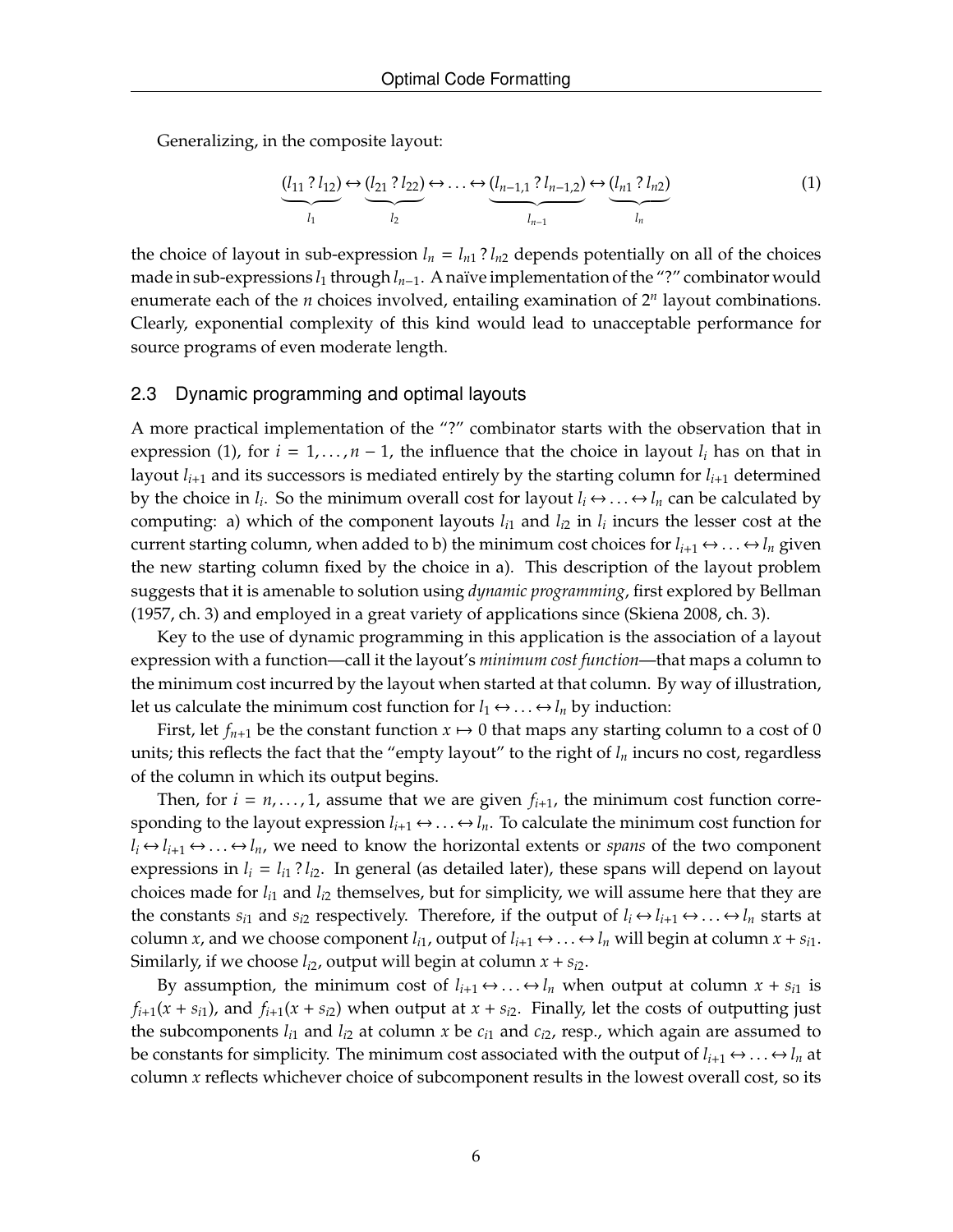minimum cost function, *f<sup>i</sup>* , is:

$$
x \mapsto \min\{c_{i1} + f_{i+1}(x + s_{i1}), c_{i2} + f_{i+1}(x + s_{i2})\}.
$$
 (2)

Once we have the minimum cost function for the entire expression  $l_1 \leftrightarrow \dots \leftrightarrow l_n$ , the cost of outputting its optimal layout is simply  $f_1(0)$ , since the starting column for the entire expression is 0. And as we will see in the next section, by recording, for each  $x$  in (2), the component ( $l_{i1}$ ) or *li*2) that yields the minimum cost at *x*, we are able to reconstruct the optimal layout itself, as well.

Note that in deriving the optimal layout for the entire expression by this procedure, we were obliged to compute only *n* minimum cost functions. With a suitable means of calculating minimum cost functions, therefore, dynamic programming offers the prospect of avoiding the exponential complexity entailed by the naïve approach to the layout problem.

# 3 Calculating minimum cost functions

Since a minimum cost function simply maps a starting column to a cost and its corresponding optimal layout, an obvious implementation is simply a vector of costs and layouts, indexed by starting column. Unfortunately, there are drawbacks to this representation:

- 1) The number of elements in such a vector must equal the maximum starting column for any layout (call it *x*max). This is difficult to establish *a priori*, and to adjust it dynamically involves awkward reallocation and copying. Furthermore, once we have increased our estimate for  $x_{\text{max}}$ , it is not obvious if and when we might decrease it.
- 2) For reasonably large values of *x*max, such a representation is likely to be inefficient in terms of space, and more importantly, in terms of time. To see the latter, observe that with this representation, the evaluating expression (2) above, for example, requires us to carry out at least *x*max cost comparisons—one for each entry in the new minimum cost function.

In this section, we describe a more parsimonious and efficient means of deriving minimum cost function using piecewise constant functions, which we dub *layout functions*. To construct layout functions, we implement a set of combinators that parallel those in section 2.1.

### 3.1 Knots

Fundamentally, a *layout function* is simply a function defined on a set of *knots*. Here, a knot is a positive integer representing a starting column for a layout; the knots of a layout function represent starting columns at which the value of the function changes—between the knots, the value is assumed to remain constant.

More formally, a *knot set* K, is a (finite) set of positive integers (*knots*), such that  $0 \in K$ . We define two operations on knot sets that help locate knots associated with given column positions.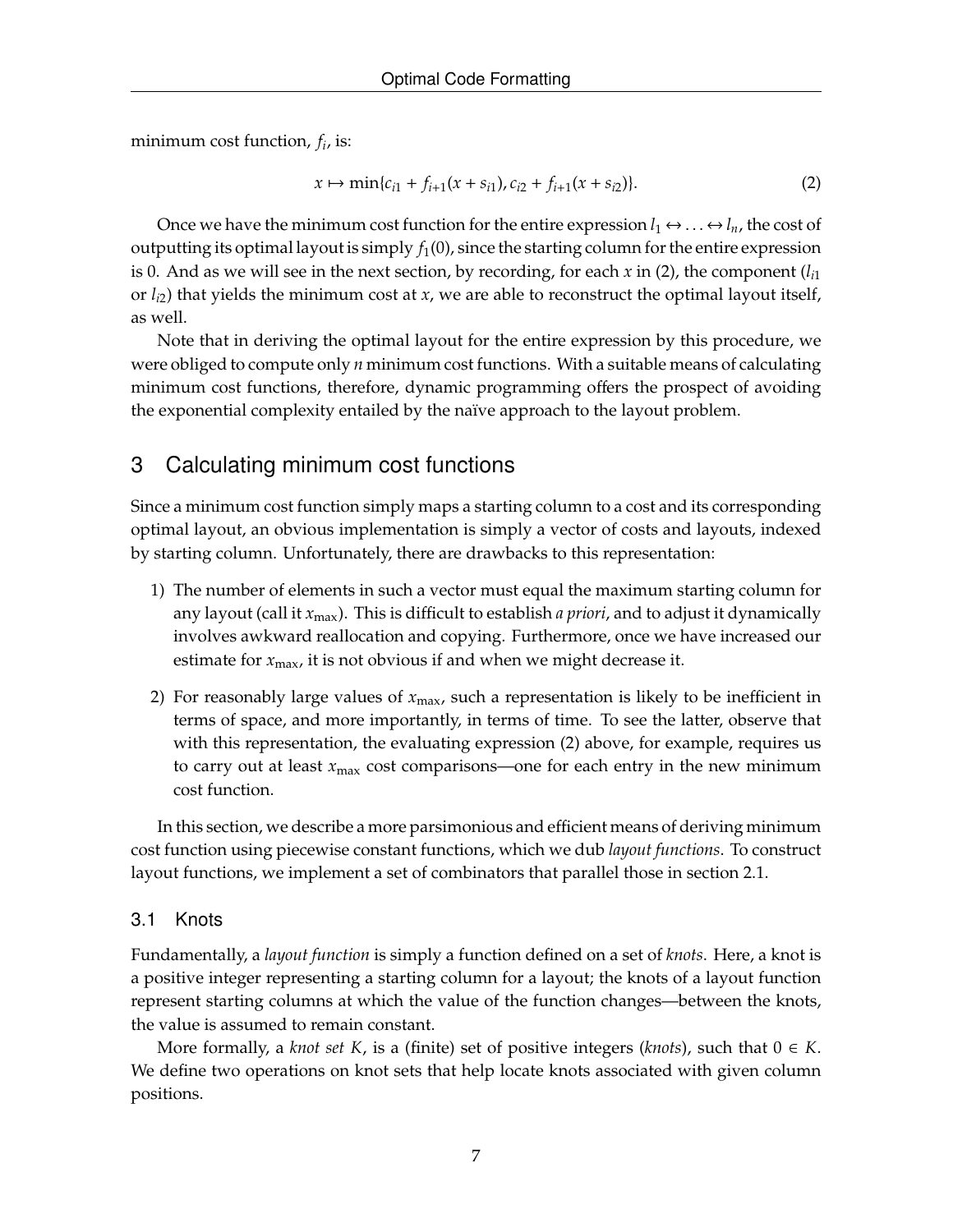First, given a knot set *K*, for  $x \in [0, \infty)$ , define:

$$
x_K^- = \max\{k \in K \mid k \le x\}.\tag{3}
$$

Intuitively speaking,  $x_k^ \frac{1}{K}$  is the rightmost knot in *K* at or to the left of *x*.

Correspondingly, define:

$$
x_K^+ = \begin{cases} \infty & \text{if } x \ge \max K, \\ \min\{k \in K \mid x < k\} & \text{otherwise.} \end{cases} \tag{4}
$$

Informally,  $x_K^+$  is the leftmost knot in *K* to the right of *k*, if such a member of *K* exists, and equals infinity otherwise.

Where the knot set is clear from the context, we will often drop the subscript on  $x_k^ \bar{K}$  and  $x_K^+$ , writing  $x^-$  for example, rather than  $x_K^-$ *K* .

#### 3.2 Layout functions

A layout function maps each knot in its knot set—which, to recall, represents output starting columns—to a tuple of four values:

- 1) A *layout expression* without any occurrences of the "?" operator. This denotes the layout—with all selections entailed by any "?" operators resolved—that is optimal for output beginning at the knot.
- 2) An integer giving the *span* of the optimal layout, i.e. the width of its last line in characters.
- 3) An *intercept*—a real number equal to the cost incurred by the output of the optimal layout at the knot.
- 4) A *gradient* specifying the amount by which the cost of output increases for each unit increase of the starting column beyond the knot.

Let the value of the layout function  $g$  at knot  $k$  be the tuple  $(l_k, s_k, a_k, b_k)$ , comprising respectively the layout, span, intercept and gradient at knot *k*. We define accessor functions such that:

$$
l_g(k) = l_k, \t s_g(k) = s_k, a_g(k) = a_k, \t b_g(k) = b_k.
$$

If *K* is the knot set that constitutes the domain of *g*, using the " $\cdot$ " operator defined above, we can extend these accessors to (positive) starting column values in general. Thus for example,  $a_g(x) = a_g(x)$  $\bar{K}_{K}$ ) is the gradient that  $g$  associates with the knot immediately to the left of *x*; since the layout function is piecewise constant,  $a_g(x)$  is also the value of the gradient from  $x_k^ \bar{K}$  up to (but not including)  $x_K^+$ .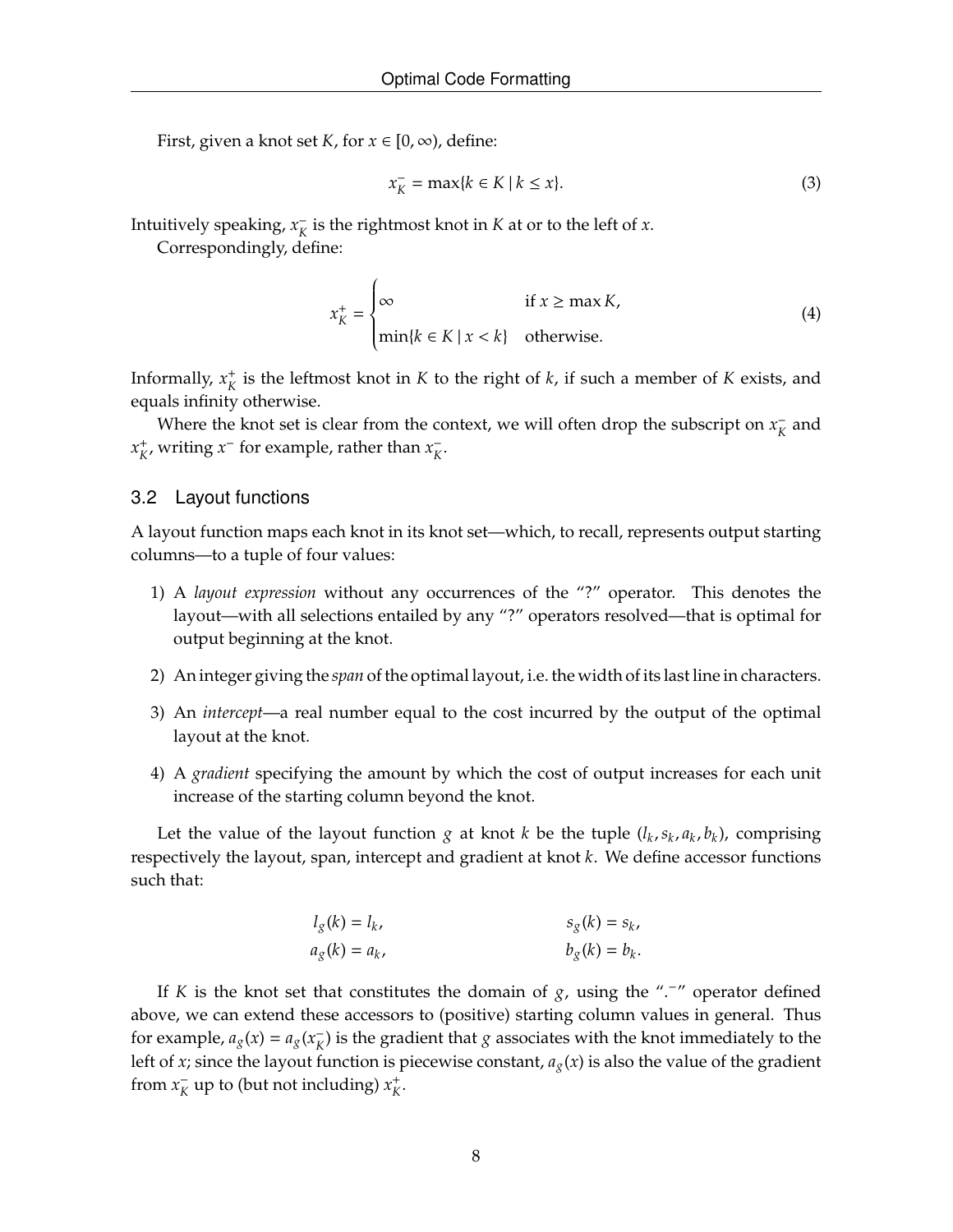With the intercept and gradient accessors defined for an arbitrary starting column, we recover the minimum cost function associated with a layout function by linear extrapolation from the closest knot; it is the function that maps *x* to the value  $v_g(x)$ , where:

$$
v_g(x) = a_g(x) + b_g(x)[x - x^-].
$$
 (5)

As before, when the layout function is evident from the context, we will often suppress the subscript on  $l_g(k)$ , etc. Furthermore, when dealing with an indexed collection of layout functions such as  $g_1,\ldots,g_i,\ldots,g_n$ , we will refer to  $a_i(x)$ ,  $b_i(x)$  and so on, rather than the more cumbersome  $a_{g_i}(x)$ ,  $b_{g_i}(x)$ , etc.

When we need to define a particular layout function explicitly, we present a collection of entries of the form " $k \mapsto (l, s, a, b)$ ," where k is a knot value, and l, s, a and b are respectively the layout, span, intercept and gradient associated with that knot.

In terms of data structures, a layout function is expediently represented by an ordered vector containing its knots, and parallel vectors with the corresponding layouts, spans, etc. The operations defined above for layout functions, (namely the operators  $\cdot$ ,  $\cdot$ , the accessor functions and  $v_g$ ), may be implemented by scanning the knot vector,<sup>4</sup> retrieving such supplementary data as is required from the parallel vectors.

### 4 Combinators for layout functions

Having introduced the representation of layout functions, we move on to the definition of combinators constructing layout functions, analogous to those given for layout expressions.

#### 4.1 A text string



Figure 3: Output of a text string

We begin with the first kind of layout expression in section 2.1: Expressions of the form '*txt*', where *txt* is a text string (free of carriage returns, etc.). Assume that the text string *txt* consist of *s* characters—that is, it has a fixed span *span s*. <sup>5</sup> Consider the output of such

<sup>4</sup>Since knot sets are fairly small in practice, a linear scan suffices, though more efficient binary, hashed, etc. searches are also possibilities.

<sup>&</sup>lt;sup>5</sup>For the sake of simplicity, we assume that  $s \leq m$ ; the more general case is a fairly straightforward elaboration of that presented here.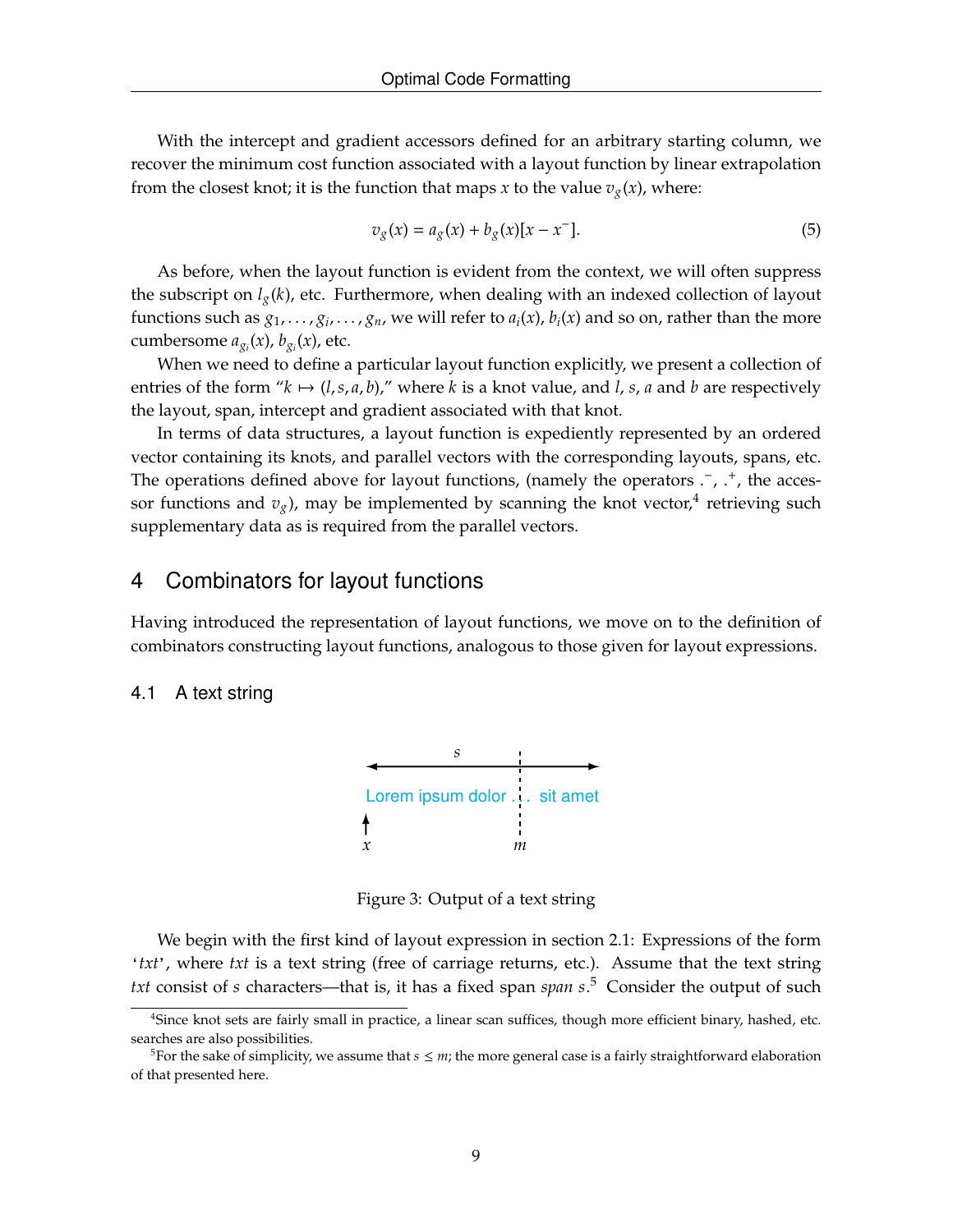a string, beginning in column *x*, as depicted in figure 3. Here, *m* denotes the right margin discussed in section 2.2.

Let us derive the minimum cost function<sup>6</sup> for this layout expression. Recall that output incurs a cost  $\beta$  for every character that projects beyond the margin—or equivalently, for every character width the end of a line falls to the right of the margin. Therefore, if when output, the first character of the text begins in column *x*, a cost of  $\beta$  units will be incurred for every character by which  $x + s$  exceeds  $m$ . Since there are no choices involved in the output, this is also the minimum cost that might be incurred. Therefore the minimum cost function for this layout is:

$$
x \mapsto \begin{cases} 0 & \text{if } x + s < m, \\ \beta[(x + s) - m] & \text{if } x + s \ge m. \end{cases} \tag{6}
$$

Since  $x$  is required to be at least  $0$  (and finite), with little algebra we can restate this:

$$
x \mapsto \begin{cases} 0 & \text{if } 0 \le x < m - s, \\ \beta[x - (m - s)] & \text{if } m - s \le x < \infty. \end{cases}
$$
 (7)

Inspecting the mapping in (7), it is not difficult to see that it constitutes the piecewise linear function illustrated in figure 4, consisting of a segment [0, *m* − *s*) with gradient 0, followed by a segment  $[m - s, \infty)$  with gradient  $\beta$ .<sup>7</sup>



Figure 4: Costs of a single line of text as a piecewise linear function

This piecewise linear minimum cost function—along with other information needed to characterize the optimal layout—can be specified using a layout function on two knots, 0 and *m* − *s*. The beginning cost and gradient—both 0—in the segment [0, *m* − *s*) of the minimum cost function are associated with knot 0, and knot *m*−*s* is mapped to the beginning cost 0 and gradient β of the segment [*m* − *s*, ∞). Since the span (namely *s*) and optimal layout ('*txt*') are the same in both segments, we have the full layout function:

<sup>6</sup>Not the *layout* function that *represents* this minimum cost function—that is derived later.

<sup>&</sup>lt;sup>7</sup>Arguably, the figure should reflect the restriction of the starting column offset  $x$  to the integers, but for clarity we suppress this consideration here and throughout the paper.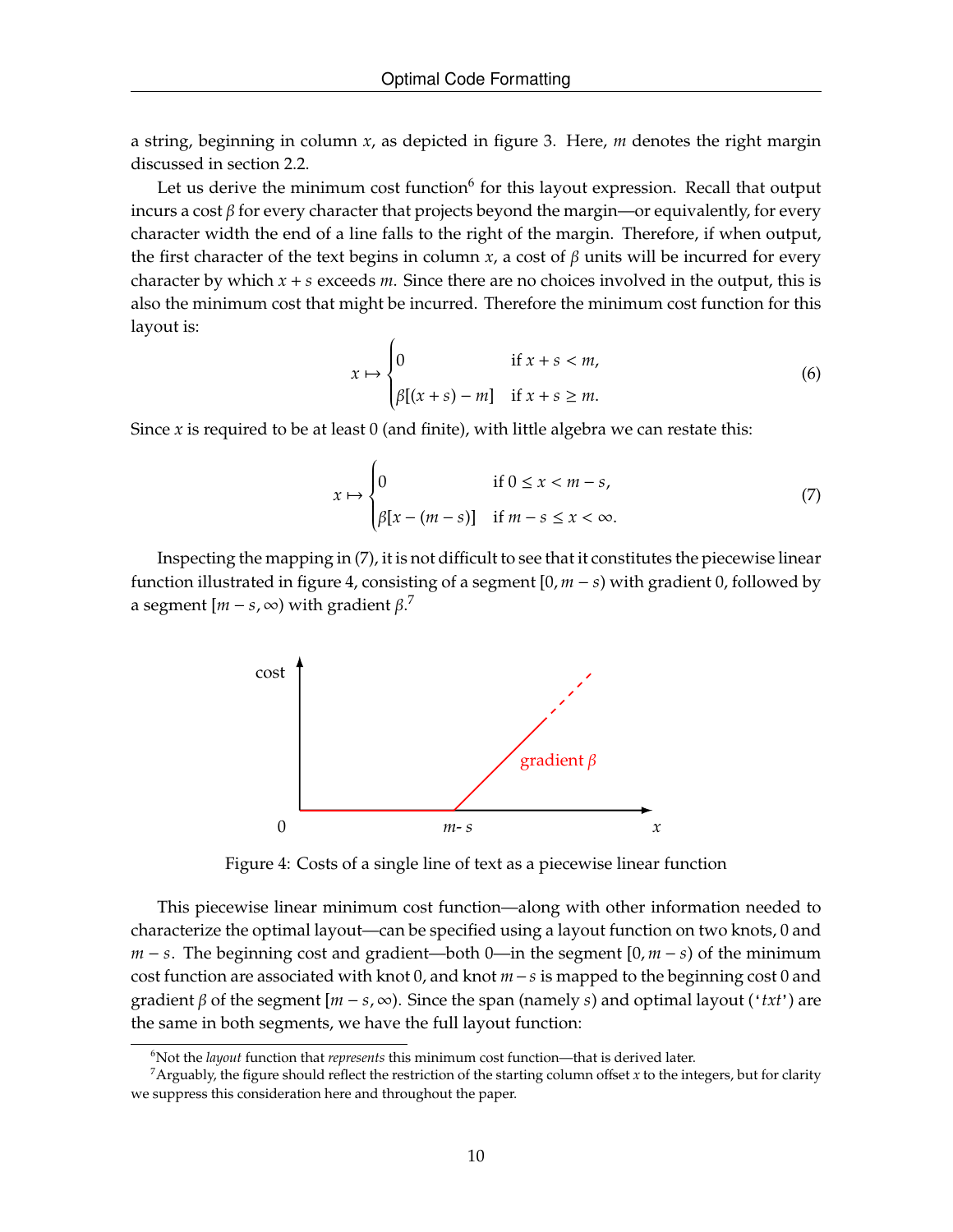**Definition 1** *For text string txt consisting of s characters, let*  $\langle \text{f} \cdot \text{f} \cdot \text{f} \rangle$  *be the layout function:* 

$$
\begin{cases}\n0 \mapsto (\text{'}txt', s, 0, 0) \\
m - s \mapsto (\text{'}txt', s, 0, \beta)\n\end{cases}
$$
\n(8)

### 4.2 Stacking



Figure 5: Two vertically-stacked lines of text

Moving on to the analog of the stacking combinator, consider by way of example the costs associated with the output depicted in figure 5—two lines of text with spans *s*<sup>1</sup> and *s*2, stacked onto successive lines, both beginning at column *x*. Without loss of generality, we will assume that  $s_1 \geq s_2$ .<sup>8</sup> If we consider for the moment only the costs incurred by characters beyond the right margin, reasoning similar to that in the previous section yields the cost function:

$$
x \mapsto \begin{cases} 0 & \text{if } 0 \le x < m - s_1, \\ \beta[x - (m - s_1)] & \text{if } m - s_1 \le x < m - s_2, \\ \beta[(m - s_2) - (m - s_1)] + 2\beta[x - (m - s_2)] & \text{if } m - s_2 \le x < \infty. \end{cases}
$$
(9)

Here, the three cases apply to starting positions for which resp. 0, 1, and 2 lines of text project beyond the margin at *m* (the reason for the rather stilted expression in case 3 will become apparent below).

This is not, however, a full account of the costs associated with the output depicted in figure 5. The discussion of costs in section 2.2 implies that since this output contains a line break, we need to add a constant penalty  $\alpha$  to all values of the cost function. If we let  $k_1 = m - s_1$ 

<sup>&</sup>lt;sup>8</sup>Otherwise, simply reorder the subscripts associated with the lines.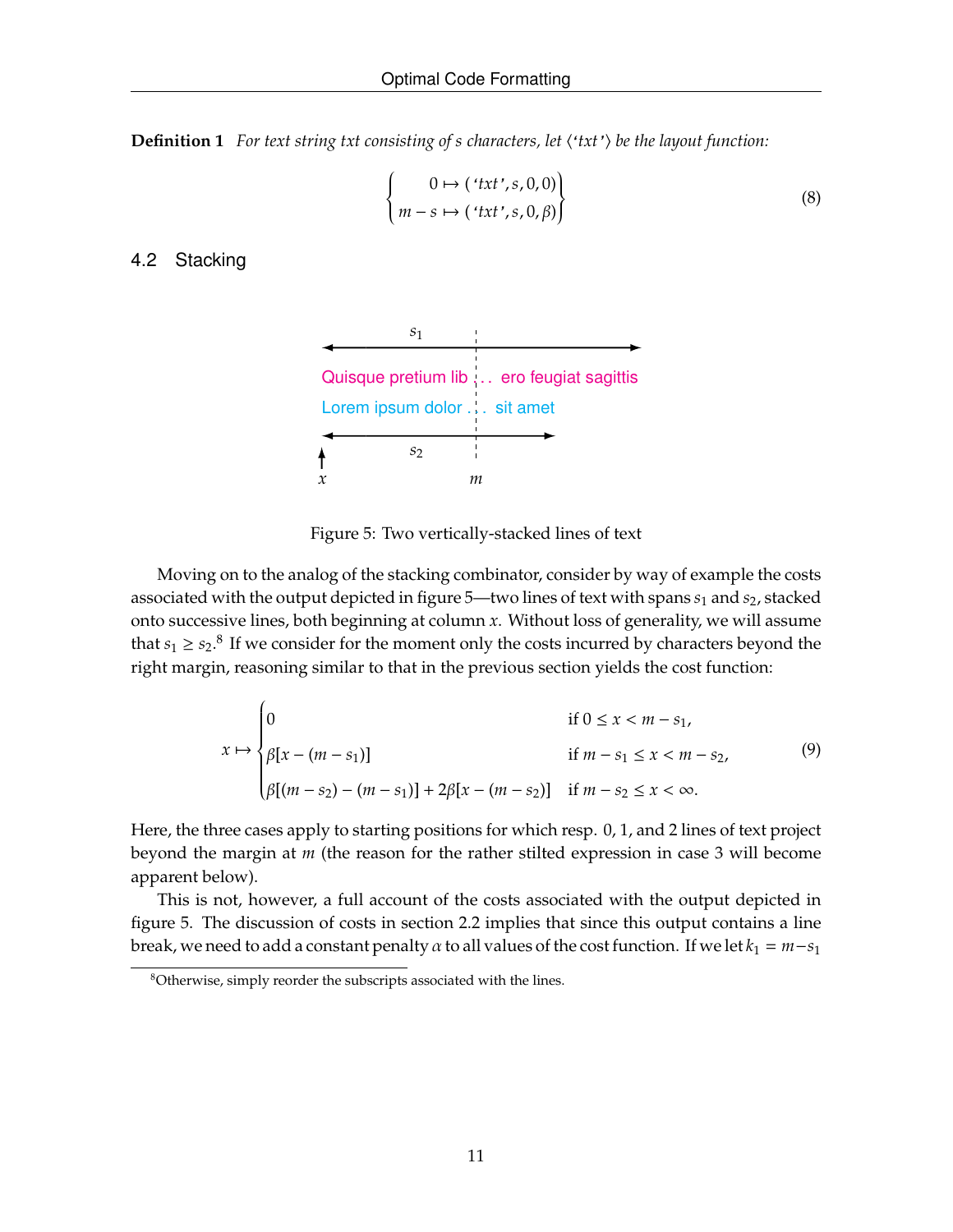and  $k_2 = m - s_2$ , we can write out the amended minimum cost function as:

$$
x \mapsto \begin{cases} \alpha & \text{if } 0 \le x < k_1, \\ \alpha + \beta[x - k_1] & \text{if } k_1 \le x < k_2, \\ \alpha + \beta[k_2 - k_1] + 2\beta[x - k_1] & \text{if } k_2 \le x < \infty. \end{cases} \tag{10}
$$

Note that the span of the stacked expression—the character width of its last line—is a constant *s*2, and the layout expression output is the same regardless of the starting column. Let  $l_1$  and  $l_2$  denote the layouts of the two component lines in the figure, so that the stacked layout expression output is  $l_1 \mathcal{L}_2$ . Reasoning as above we can derive the layout function for the layout expression depicted in figure 5:

$$
\begin{Bmatrix}\n0 \mapsto (l_1 \updownarrow l_2, s_2, \alpha, 0) \\
k_1 \mapsto (l_1 \updownarrow l_2, s_2, \alpha, \beta) \\
k_2 \mapsto (l_1 \updownarrow l_2, s_2, \alpha + \beta[k_2 - k_1], 2\beta)\n\end{Bmatrix}
$$
\n(11)

Similar arguments apply to the derivation of layout functions for stacked layout expressions in general, but in the general case we work from the layout functions associated with each of the components expressions:

**Definition 2** *For layout functions*  $g_1$  *and*  $g_2$ *, with knot sets*  $K_1$  *and*  $K_2$ *, let*  $g_1 \langle \updownarrow \rangle g_2$  *be the layout function with knot set*  $K = K_1 \cup K_2$ *, and for each*  $k \in K$ *:* 

$$
l(k) = l_1(k) \updownarrow l_2(k),
$$
  
\n
$$
s(k) = s_2(k),
$$
  
\n
$$
a(k) = v_1(k) + v_2(k) + \alpha,
$$
  
\n
$$
b(k) = b_1(k) + b_2(k).
$$

Verifying that this operation does indeed reflect the stacking operation in the case of the example in figure 5 is straightforward: Then we have  $g_1 = \{0 \mapsto (l_1, s_1, 0, 0), k_1 \mapsto (l_1, s_1, 0, \beta)\}$ and  $g_2 = \{0 \mapsto (l_2, s_2, 0, 0), k_2 \mapsto (l_2, s_2, 0, \beta)\}\$ , so that  $g_1 \langle \updownarrow \rangle g_2$  has a combined knot set  $\{0, k_1, k_2\}\$ , with corresponding tuples matching the result in  $(11)$ .

#### 4.3 Juxtaposition

Output of a layout expression involving the juxtaposition combinator " $\leftrightarrow$ " is illustrated in figure 6. We can define an analogous juxtaposition operator on layout functions as follows:

**Definition 3** *Given layout functions*  $g_1$  *and*  $g_2$ *, with knot sets*  $K_1$  *and*  $K_2$ *, let*  $g_1 \leftrightarrow g_2$  *be the cost function with knot set K:*

$$
K = K_1 \cup \{k - t \mid k \in K_2 \text{ and } s_1(k - t) = t\},
$$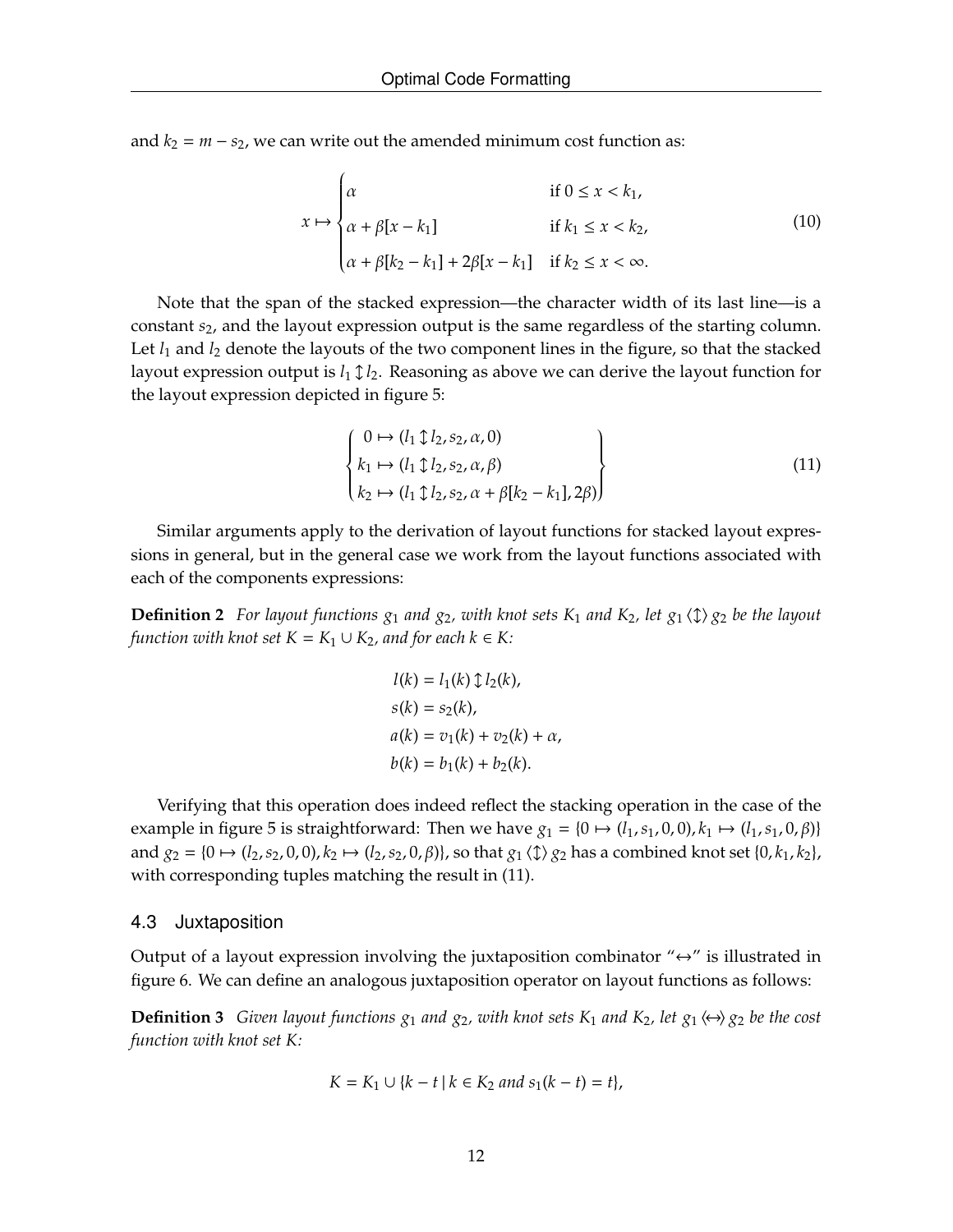

Figure 6: Juxtaposed outputs

*and such that with*  $k' = k + s_1(k)$  *for each*  $k \in K$ :

 $l(k) = l_1(k) \leftrightarrow l_2(k'),$  $s(k) = s_1(k) + s_2(k')$ ,  $a(k) = v_1(k) + v_2(k') - \beta \max(k' - m, 0),$  $b(k) = b_1(k) + b_2(k') - \beta I(k' \ge m),$ 

*where the indicator expression*  $I(k' \geq m)$  *is equal to 1 if*  $k' \geq m$  *and 0 otherwise.* 

The knot set of the juxaposed combination must contain all those offsets (the value *x* in figure 6) at which the gradient, intercept or span of the combination may change. Now any offset *x* of the combination places the left hand component at offset *x*, and the right hand component at that offset plus the span of the left hand component at that offset. Thus the knot set of the combination contains all the knots of the first operand, *g*1, together with all those offsets which, added to the span of  $g_1$  at that offset, coincide with a knot of  $g_2$ .

The layout and span of the combination at each knot are reasonably easy to calculate, provided we draw from the second component function at the appropriate offset (i.e. the sum of the knot and the span of  $g_1$  at that knot). However, in calculating the gradients and intercepts of the combined cost function at each knot, we also need to account for the fact (illustrated in figure 6) that the end of the last line of  $g_1$  is no longer a line end in the composition, since it becomes a prefix of the first line of *g*2. This means that we must eliminate any contributions it makes to the gradients and intercepts of the combined function. As we saw in section 4.1, these contributions are only positive in as far as the end of the line projects beyond the right margin, *m*. For each knot, the end of the last line of *g*<sup>1</sup> (which is also the starting offset for  $g_2$ ) is given by the quantity  $k'$  in definition (3), and so in the calculations of *b*(*k*) and *a*(*k*), we compare this quantity with the right margin on order to make the appropriate adjustments.

#### 4.4 The choice operator

The analog of the final combinator—the choice operator, "?"—may be derived as a generalization of the motivating example given in section 2.3. An intuitive explanation follows its definition below.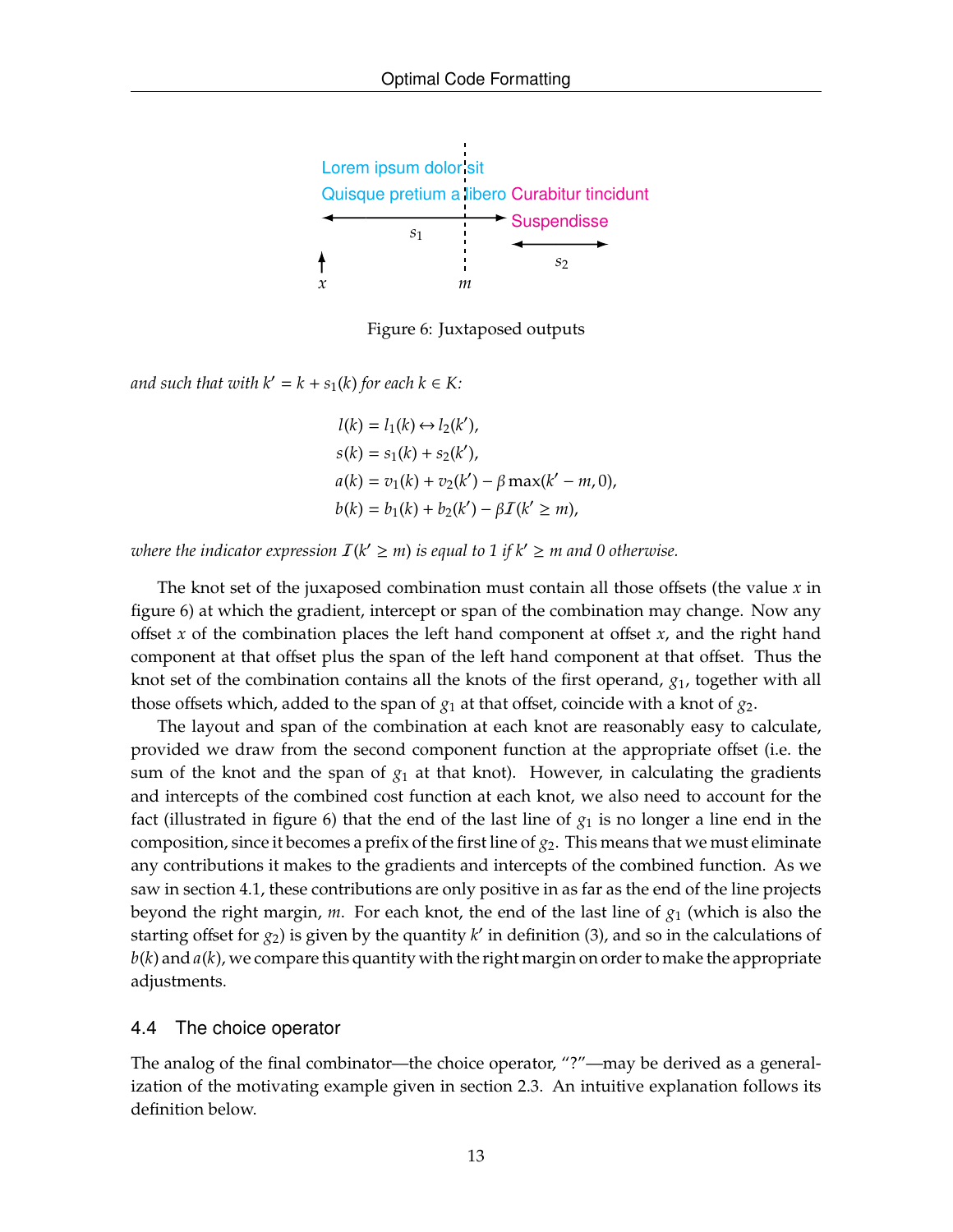

Figure 7: Costs associated with component layout functions

**Definition 4** *Let*  $g_1$  *and*  $g_2$  *be given layout functions with knot sets*  $K_1$  *and*  $K_2$ *. Let*  $L = K_1 \cup K_2$ *, and for each k* ∈ *L, let:*

$$
\chi(k) = \frac{v_2(k) - v_1(k)}{b_1(k) - b_2(k)}.
$$
\n(12)

*Now, recalling the definition of k*<sup>+</sup> *L from equation* (4)*, let K be the knot set:*

$$
K = L \cup \{ [k + \chi(k)] \mid k \in L, \ [k + \chi(k)] < k_L^+ \},\tag{13}
$$

*where*  $\lceil x \rceil$  *is the largest integer greater than or equal to x. Now for each*  $k \in K$ *, let:* 

$$
\mu(k) = \begin{cases} 1 & \text{if } v_1(k) < v_2(k) \text{ or } [v_1(k) = v_2(k) \text{ and } b_1(k) \le b_2(k)], \\ 2 & \text{otherwise.} \end{cases}
$$

*Finally, define*  $g_1$   $\langle ? \rangle$   $g_2$  *as the layout function with knot set K, such that for all k*  $\in$  *K:* 

$$
l(k) = l_{\mu(k)}(k), \n a(k) = v_{\mu(k)}(k), \n b(k) = b_{\mu(k)}(k).
$$
\n(k) = b\_{\mu(k)}(k).

Thus the layout function  $g_1 \langle ? \rangle g_2$  associates a starting column *x* with the layout (and cost thereof) of either *g*<sup>1</sup> or *g*2, depending on which layout yields the lowest cost when output at  $x$ . Since the layouts, spans, intercepts or gradients of  $g_1$  and  $g_2$  may change at their knots, the knot set of  $g_1 \langle ? \rangle g_2$  contains at least the union of the component knot sets. In addition to these points, however, we must also consider those offsets between knots at which the costs of the constituent functions may cross. Two such instances are depicted in figure 7: There, knots  $k_i$  and  $k_j$ , as well as their immediate successors,  $k_i^+$  and  $k_j^+$ , are taken from the knot sets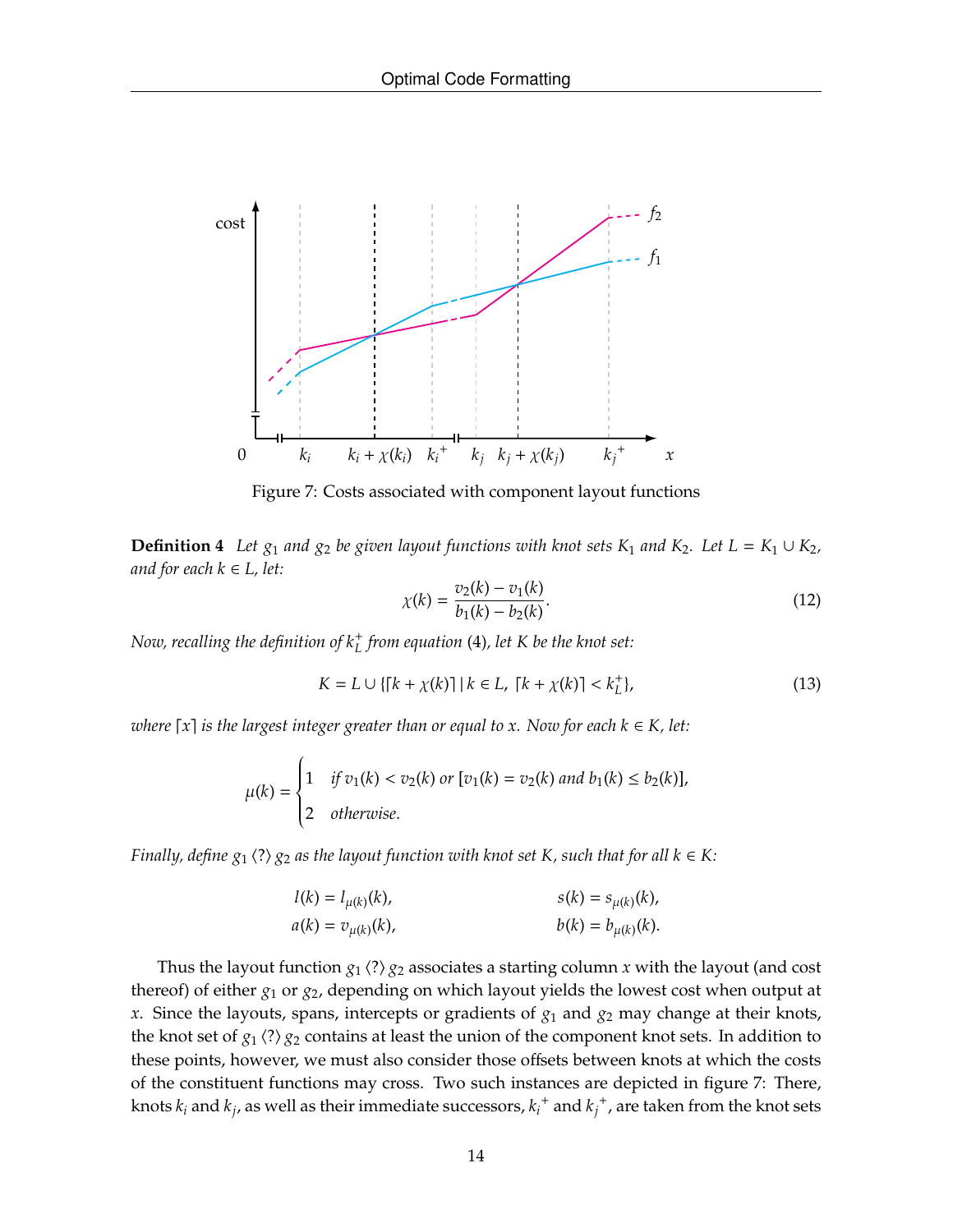of the constituent functions.<sup>9</sup> Observe that while at  $k_i$  the cost of  $g_1$  is less than that of  $g_2$ , the costs cross at a point between  $k_i$  and  $k_i^+$ . The distance of this latter point from  $k_i$ ,  $\chi(k_i)$ , may be calculated from the values and gradients of *g*<sup>1</sup> and *g*<sup>2</sup> at *k<sup>i</sup>* , as shown in equation (12). The upshot is that while the value (i.e. the tuple comprising layout, span, intercept and gradient) of  $g_1$   $\langle ? \rangle$   $g_2$  is that of  $g_1$  at  $k_i$ , it must be set to the value of  $g_2$  for all (integer) column offsets greater than or equal to  $k_i + \chi(k_i)$ , thus requiring another knot at  $[k_i + \chi(k_i)]$ ; a similar situation pertains at  $k_j$ , with the rôles of  $g_1$  and  $g_2$  reversed. The full knot set *K* for  $g_1 \langle ? \rangle g_2$ , defined in equation (13), adds such intermediate knots as required, and the values in the new layout function are set accordingly.

### 5 Deriving layout functions from layout expressions

Given the analogs of the layout combinators defined in the previous section, it is straightforward to use structural recursion to define a function *C*(·), mapping a layout expression to its corresponding layout function; for layout expressions *l*1, *l*2, and text string *t*:

$$
C(l_1 \leftrightarrow l_2) = C(l_1) \langle \leftrightarrow \rangle C(l_2)
$$
\n(14)

$$
C(l_1 \updownarrow l_2) = C(l_1) \langle \updownarrow \rangle C(l_2)
$$
\n(15)

$$
C(l_1 ? l_2) = C(l_1) \langle ? \rangle C(l_2)
$$
\n
$$
(16)
$$

$$
C('t') = \langle 't' \rangle. \tag{17}
$$

Unfortunately, though the definition of *C*(·) is appealingly straightforward, it does not yield a practical solution to the code formatting problem. Again, the source of the difficulty is the "?" operator—in particular, its interaction with the juxtaposition operator " $leftrightarrow$ ". To illlustrate why this is, return to expression (1), and note that if we are to decide on the optimal choice in subexpression  $l_{11}$ ?  $l_{12}$ , the effect of the choice on the juxtaposed layouts  $l_{i+1}$ ...  $l_n$ must be taken into account. This means that the layout function for  $l_{11}$ ?  $l_{12}$  (which must reflect this optimal choice) depends on *li*+<sup>1</sup> . . . *ln*. Equation (16), however, stipulates that the layout function  $C(l_{11} ? l_{12}) = C(l_{11}) \langle ? \rangle C(l_{12})$  depends only on  $l_{11}$  and  $l_{12}$ .

To address this problem, we restrict ourselves to "expanded" expressions in which the only subexpressions involving horizontal juxtaposition operator " $\leftrightarrow$ " are of the form '*t*' $\leftrightarrow$ *l*, where *l* is also an expanded layout expression. This means in particular that there are no occurrences of subexpressions involving the choice operator "?" in the left operand of a juxtaposition. Thus all information about juxtaposed layouts required to make the choice implied by the "?" operator are present in its operands, in keeping with the requirements of equation (16).

No loss of generality is entailed by the restriction to expanded expressions because we can define a function *E*(·), which transforms any layout expression to its expanded equivalent. First, let  $\Box$  denote the empty layout expression; note that it is the right identity element of

 $9$ It should be noted that in general, cost functions are not required to be continuous at their knots, though in the figure they are portrayed so for clarity's sake.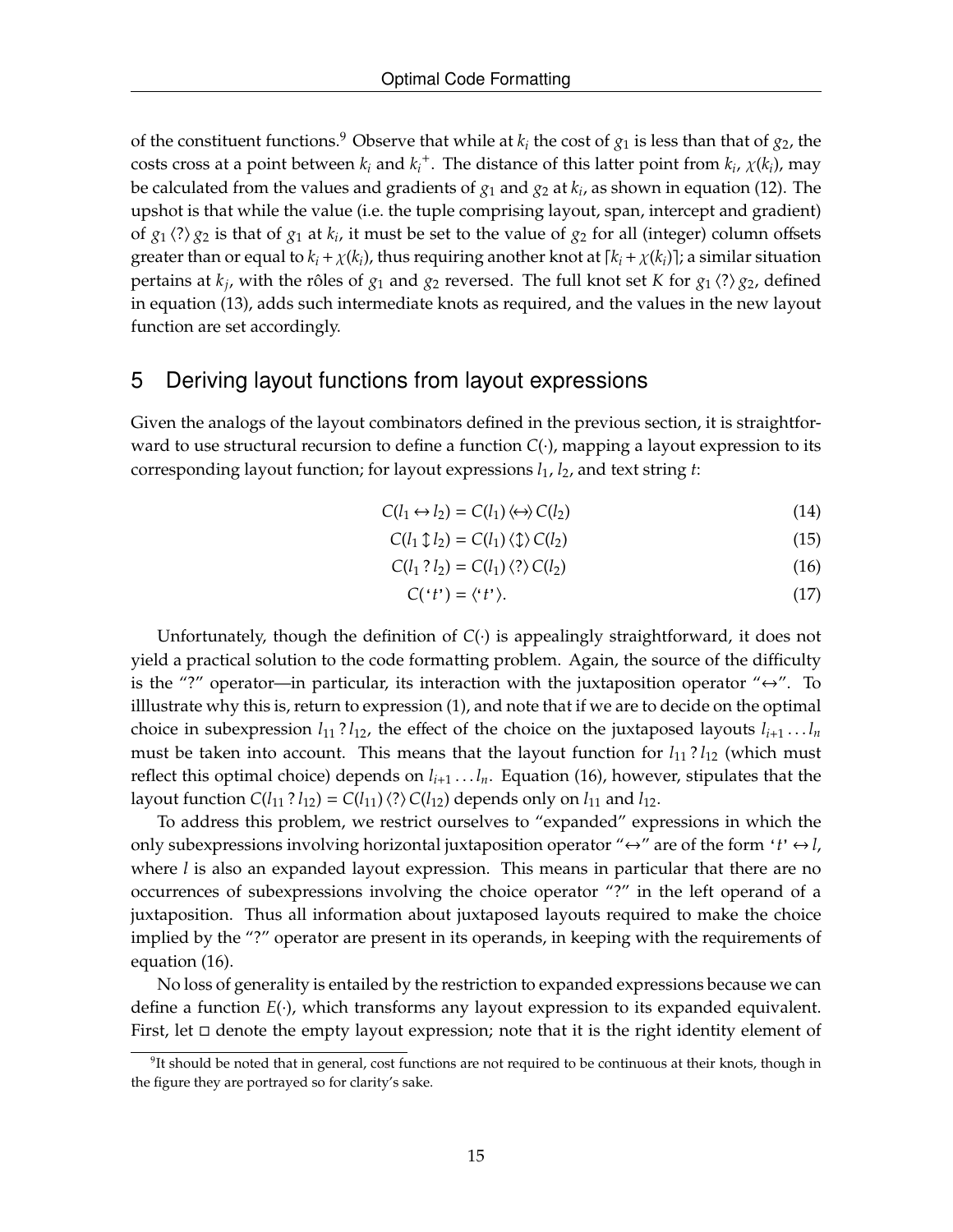" $\Leftrightarrow$ ", so that *l*  $\leftrightarrow$  □ = *l*. Now for layout expressions *l*, *l*<sub>1</sub>, *l*<sub>2</sub> and *r*, and text string *t* let:

$$
E(l) = E'(l, \Box) \tag{18}
$$

where:

$$
E'(l_1 \leftrightarrow l_2, r) = E'(l_1, E'(l_2, r))
$$
\n(19)

$$
E'(l_1 \updownarrow l_2, r) = E'(l_1, r) \updownarrow E'(l_2, r)
$$
\n(20)

$$
E'(l_1 ? l_2, r) = E'(l_1, r) ? E'(l_2, r)
$$
\n(21)

$$
E'('t',r) = 't' \leftrightarrow r. \tag{22}
$$

For example, we have:

$$
E((f \cdot a' \cdot 2 \cdot b') \leftrightarrow (f \cdot c' \cdot 2 \cdot d')) = (f \cdot a' \leftrightarrow (f \cdot c' \cdot 2 \cdot d')) \cdot (f \cdot b' \leftrightarrow (f \cdot c' \cdot 2 \cdot d')).
$$

Note that as we require, in the expression on the right hand side of the above, the operands of the "?" operators contain all the layouts needed to make the choice of component, given a starting column.

But though the expanded form of a layout expression defines the same layout as the original expression, without special provision, the size of the expanded term may grow exponentially. Again, to illustrate, take an instance of the form in (1):

$$
(`t_{11}`?`t_{12}) \leftrightarrow(`t_{21}`?`t_{22'}) \leftrightarrow \dots \leftrightarrow(`t_{n1}`?`t_{n2'}),
$$
\n(23)

where  $t_{11}, t_{21}, \ldots, t_{n1}, t_{n2}$  are text strings. While this expression contains only  $3n - 1$  combinators,<sup>10</sup> is not too hard to show that its expanded form contains some  $2^{n+2}$  – 5 combinators. Thus if we were to derive the layout function of the layout expression in (23) by applying the function  $C(\cdot)$  defined by equations (14 - 17) to the expanded term computed by  $E(\cdot)$  in (19 -22), performance would again become unacceptable, even for fairly small values of *n*.

This difficulty can be circumvented by performing expansion and translation of layout expressions simultaneously, "expanding out" the composition of *E*(·) and *C*(·) beforehand. To do this, we arrange for a distinguished "empty" layout function  $\blacksquare$ , requiring in addition that  $C(\Box) = \blacksquare$ , and for any  $g_i$ ,  $g_i \leftrightarrow \blacksquare = g_i$ .<sup>11</sup> Next define a function  $C'(\cdot, \cdot)$ , such that for layouts *l* and *r*:

$$
C'(l, C(r)) = C(E'(l, r)).
$$
\n(24)

Finally, let  $\llbracket l \rrbracket$ , the layout function associated with the layout expression *l*, be  $C'(l, \blacksquare)$ .

<sup>10</sup>To be pedantic, combinator *instances*.

<sup>&</sup>lt;sup>11</sup>The latter is most expediently arranged simply by adding a clause to the definition of " $\leftrightarrow$ "checking for the distinguished value " $\blacksquare$ " in the arguments.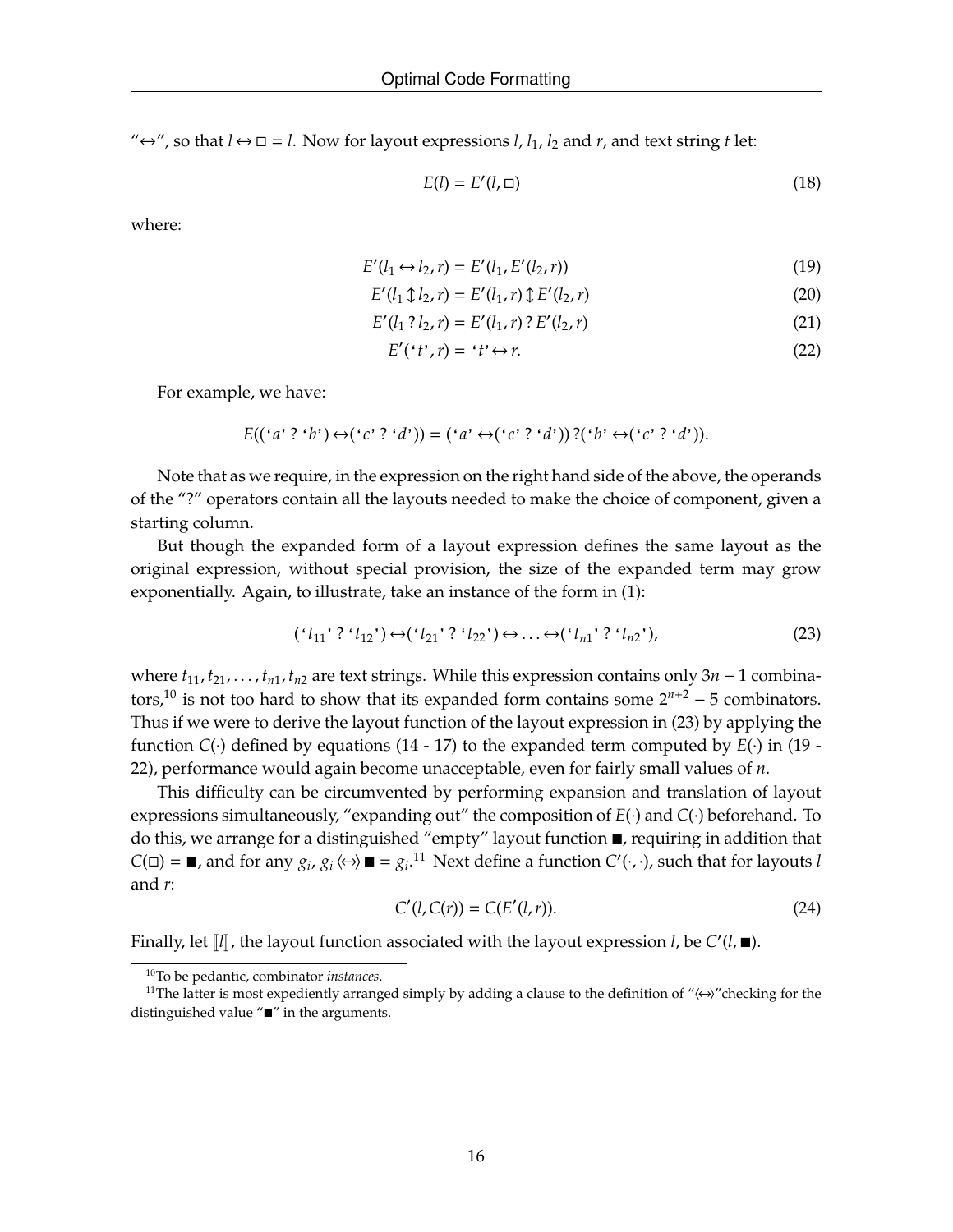Now we can show that as required:

| $\llbracket l \rrbracket = C'(l, \blacksquare)$ | definition of $\lbrack \cdot \rbrack$ , |
|-------------------------------------------------|-----------------------------------------|
| $= C'(l, C(\square))$                           | property of $\blacksquare$ ,            |
| $= C(E'(l,\Box))$                               | equation $(24)$ ,                       |
| $= C(E(l))$                                     | equation (18).                          |

Furthermore, expanding the right hand side of equation (24) using equations (19 - 22), we can derive a recursive (constructive) definition of  $C'(\cdot, \cdot)$ . From equations (24) and (19):

$$
C'(l_1 \leftrightarrow l_2, C(r)) = C(E'(l_1 \leftrightarrow l_2, r))
$$
  
= C(E'(l\_1, E'(l\_2, r)))  
= C'(l\_1, C(E'(l\_2, r)))  
= C'(l\_1, C'(l\_2, C(r))).

We can arrange to satisfy this equality by defining, for layout function *g*:

$$
C'(l_1 \leftrightarrow l_2, g) = C'(l_1, C'(l_2, g)).
$$
\n(25)

Similarly, we derive:

$$
C'(l_1 \updownarrow l_2, g) = C'(l_1, g) \langle \updownarrow \rangle C'(l_2, g)
$$
\n(26)

$$
C'(l_1 ? l_2, g) = C'(l_1, g) \langle ? \rangle C'(l_2, g)
$$
\n
$$
(27)
$$

$$
C'("t", g) = \langle "t"\rangle \langle \leftrightarrow \rangle g. \tag{28}
$$

It may appear that little has been gained by this exercise; after all, the equations defining  $C'(\cdot, \cdot)$  mirror those for  $E'(\cdot, \cdot)$  exactly. Note, however, that the argument *g* to  $C'(\cdot, \cdot)$  is a layout *function*, not a layout *expression*, as are the objects on the right hand sides of equations (25 - 28). In particular, the two occurrences of *g* on the right hand sides of equations (26) and (27) refer to a *single* a layout function that is computed only once, while deriving the same layout function by application of  $C(\cdot)$  to the expanded term from  $E(\cdot)$  involves computing the same function *twice*.

It is the ability of a single layout function to characterize the optimum layout of a layout expression for any given starting column that facilitates this sharing. Figure 8 illustrates this point. In the figure, the layout function  $\langle 'e' \rangle \langle ? \rangle \langle 'ff' \rangle$  appears twice in the expansion of the subexpression ('c' ? 'dd')  $\leftrightarrow$  ('e' ? 'ff'), and the latter itself appears twice in the expansion of the entire expression. Depending on the choices between the text strings made in the two leftmost choice expressions, therefore, this single layout function must determine the optimal choice between the strings "e" and "ff" starting 2, 3 or 4 character widths<sup>12</sup> beyond the starting column of the entire expression. As Skiena (2008, chp. 3) notes, this capacity to

<sup>&</sup>lt;sup>12</sup>Coresponding to choices "a", "c" (2 character widths), "a", "dd" or "bb", "c" (3 character widths) and "bb", "dd" (4 character widths) in the two leftmost choices.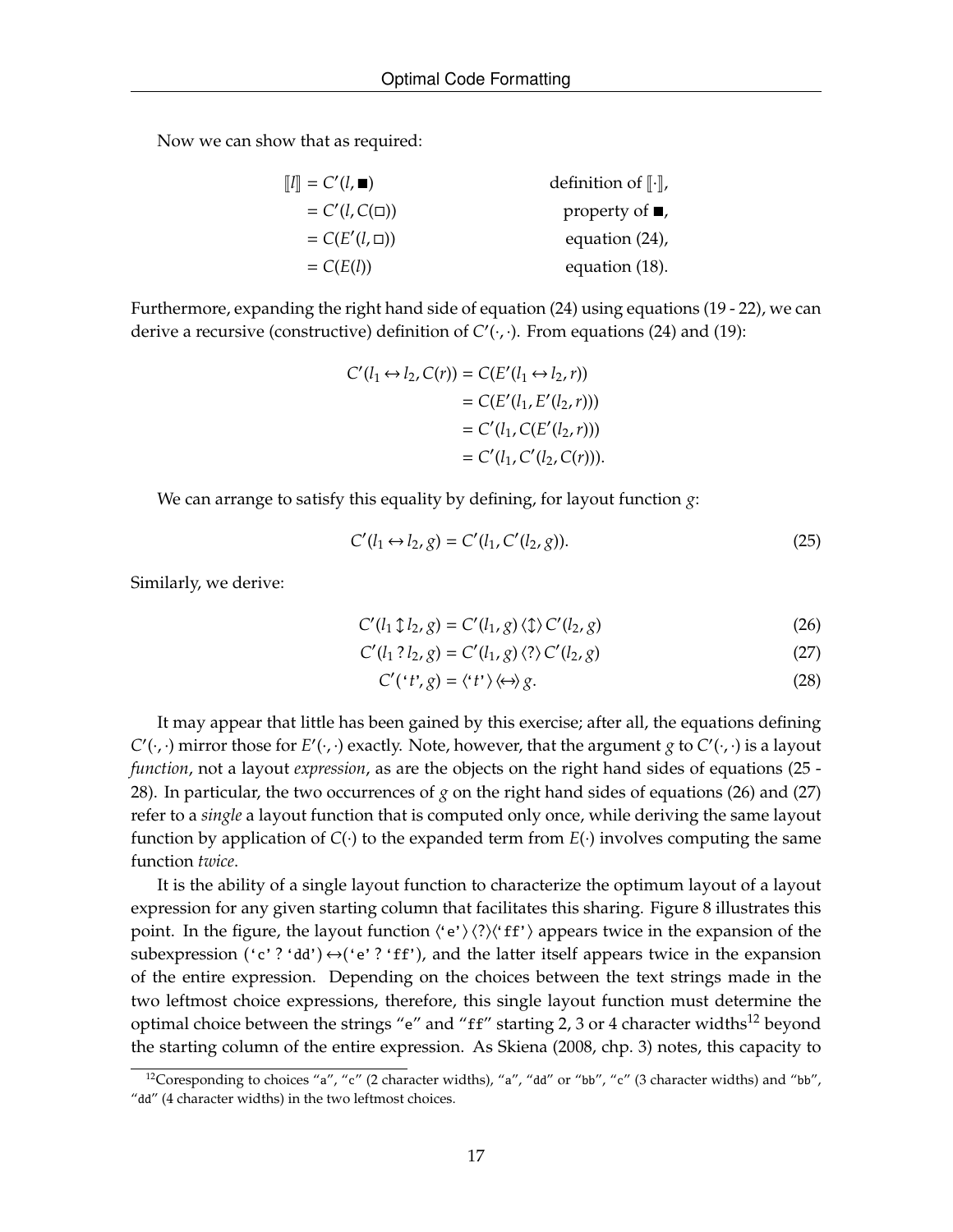

Figure 8: Sharing in the layout function calculation for ('a' ? 'bb')  $\leftrightarrow$  ('c' ? 'dd')  $\leftrightarrow$  ('e' ? 'ff').

identify and effectively address *overlapping subproblems* (in this case, the optimal layouts in subexpressions) is key to the effective application of dynamic programming.

# 6 Layout constructors in rfmt

As we pointed out in section 2, the rfmt program itself does not directly expose implementations of the primitive layout expression combinators. Instead, more convenient constructors called *blocks*, with slight abuse of terminology—are provided, the implementations of which are composed from the primitive combinators. The rfmt blocks are described below.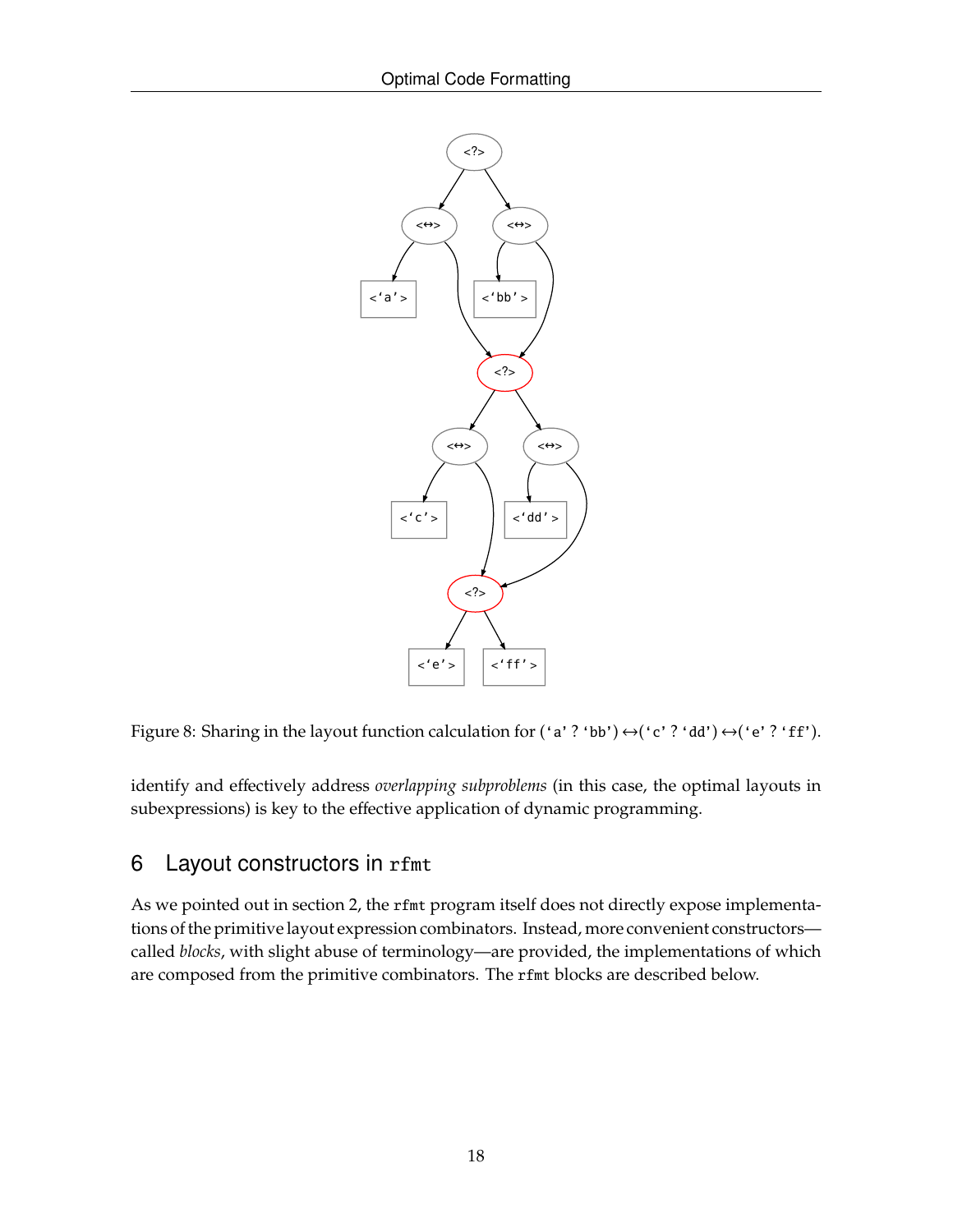### 6.1 Blocks and their implementations

TextBlock(txt) A layout consisting of a single line of unbroken text. This block is essentially a renaming of the "'.'" combinator, with the trivial implementation:

$$
TextBlock(txt) \triangleq 'txt'
$$

LineBlock $(l_1, l_2, \ldots, l_n)$  A layout consisting of the horizontal juxtaposition of layouts  $l_1, \ldots, l_n$ . The implementation of this block is simply a composition of the appropriate number of " $\leftrightarrow$ " combinators:

LineBlock( $l_1, l_2, ..., l_n$ ) ≜ (( $l_1 \leftrightarrow l_2$ ) ↔ ...) ↔  $l_n$ 

StackBlock $(l_1, l_2, \ldots, l_n)$  A vertical stack comprising  $l_1, \ldots, l_n$ . Implemented by composition of " $\updownarrow$ " combinators:

StackBlock $(l_1, l_2, \ldots, l_n) \triangleq ((l_1 \updownarrow l_2) \updownarrow \ldots) \updownarrow l_n$ 

ChoiceBlock( $l_1, \ldots, l_n$ ) A layout choosing one of  $l_1, \ldots, l_n$ , according to which layout has minimum cost on output. Again, we simply compose "?" combinators to implement this block:

ChoiceBlock $(l_1, l_2, ..., l_n) \triangleq ((l_1 ? l_2) ? ... ) ? l_n$ 

IndentBlock(*n*, *l*) This block "indents" the layout*l* by *n* spaces. Its implementation juxtaposes a string of spaces of the requisite length (here denoted "*spaces*(*n*)") on the left of *l*:

 $IndentBlock(b) \triangleq 'spaces(n)' \leftrightarrow l$ 

WrapBlock( $l_1, l_2, l_3, \ldots, l_{n-1}, l_n$ ) The WrapBlock packs constituent layouts  $l_1, l_2, \ldots, l_{n-1}, l_n$  horizontally, inserting line breaks between them so as to minimize the total cost of output, in a manner analogous to the composition of words in paragraph. (As with paragraphs, output after line breaks begins at the starting column of the entire WrapBlock.) When placed next to each other on the same line (i.e. where a line break does not intervene), the constituent layouts are separated by single spaces.

The implementation of this constructor is rather more involved than those above. Its expansion in terms of the primitive combinators is assembled by working from the final constituent layouts backwards, at each stage composing a choice whose alternatives entail placing increasing numbers of constituent layouts on the first line of the composite. For the sake of convenience, we use the blocks defined above, and the abbreviation """ for the layout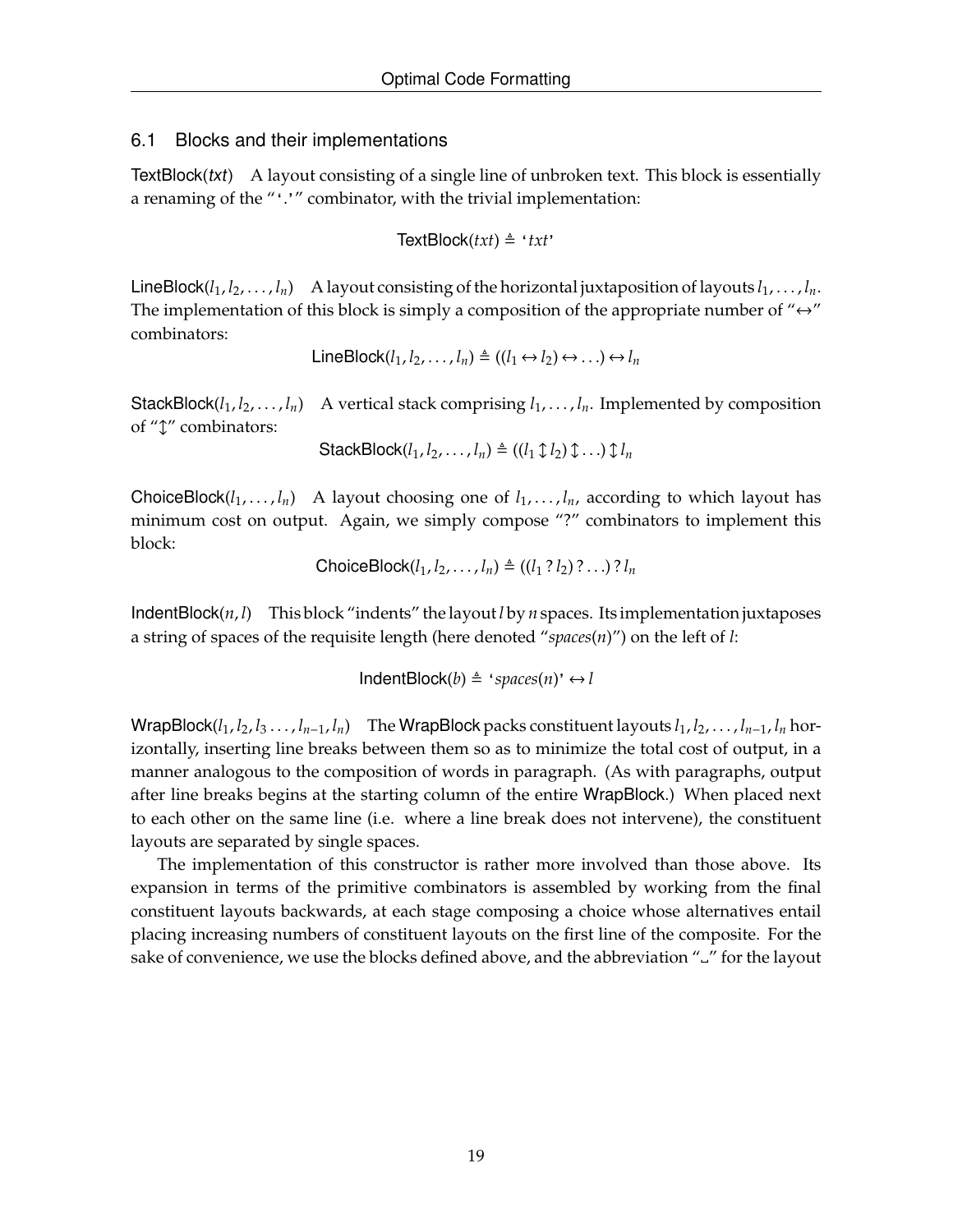expression TextBlock(' ')—the text block containing a single space:

```
WrapBlock(l_1, l_2, l_3, ..., l_{n-1}, l_n) \triangleqlet b_n = l_n in
       let b_{n-1} = ChoiceBlock(l_{n-1} ↓ b_n,
                                          LineBlock(l_{n-1}, \_, l_n)) in
          let b_{n-2} = ChoiceBlock(l_{n-2} ↓ b_{n-1},
                                             LineBlock(l_{n-2}, \_, l_{n-1}) \updownarrow b_n,
                                             LineBlock(l_{n-2}, → l_{n-1}, → l_n)) in
              . . .
              ChoiceBlock(l_1 \uparrow b_2),
                                  LineBlock(l_1, ..., l_2) \updownarrow b_3,
                                  . . . ,
                                  LineBlock(l_1, ∪, l_2, ∪, …, ∪, l_{n-1}) \updownarrow b_n,
                                  LineBlock(l_1, ∪, l_2, ∪, ..., ∪, l_{n-1}, ∪, l_n))
```
The layout functions corresponding to simpler blocks may be derived directly by application of the function defined in equations  $(25) - (28)$  of section 5. The WrapBlock, however, poses a further challenge, because if we expand out the definitions of  $b_1, \ldots, b_n$  in the implementation above, the size of the resulting layout expression is exponential in *n*. We can address this problem by deriving the layout function corresponding to each  $b_i$  only once, reusing them in the derivation of subsequent layout functions, similar to the sharing of layout functions illustrated in figure 8.

To do this, we extend the definitions of [*I*.] and *C'* to accommodate an addition argument, namely a tuple  $\rho = (h_1, \ldots, h_n)$ , whose elements are initially set (arbitrarily) to the empty layout function,  $\blacksquare$ :<sup>13</sup>

$$
[\![l]\!]=C'(l,(\blacksquare,\ldots,\blacksquare),\blacksquare)
$$

And trivially:

$$
C'(l_1 \leftrightarrow l_2, \rho, g) = C'(l_1, \rho, C'(l_2, \rho, g))
$$
  
\n
$$
C'(l_1 \updownarrow l_2, \rho, g) = C'(l_1, \rho, g) \langle \updownarrow \rangle C'(l_2, \rho, g)
$$
  
\n
$$
C'(l_1 ? l_2, \rho, g) = C'(l_1, \rho, g) \langle ? \rangle C'(l_2, \rho, g)
$$
  
\n
$$
C'(t'; \rho, g) = \langle t' \rangle \langle \leftrightarrow \rangle g.
$$

<sup>&</sup>lt;sup>13</sup>The account of *C'* given here is somewhat simplified for pedagogical purposes—in the actual implementation of rfmt itself, sharing of layout functions is arranged by tagging both expressions and layout functions, and memoising the results of C'.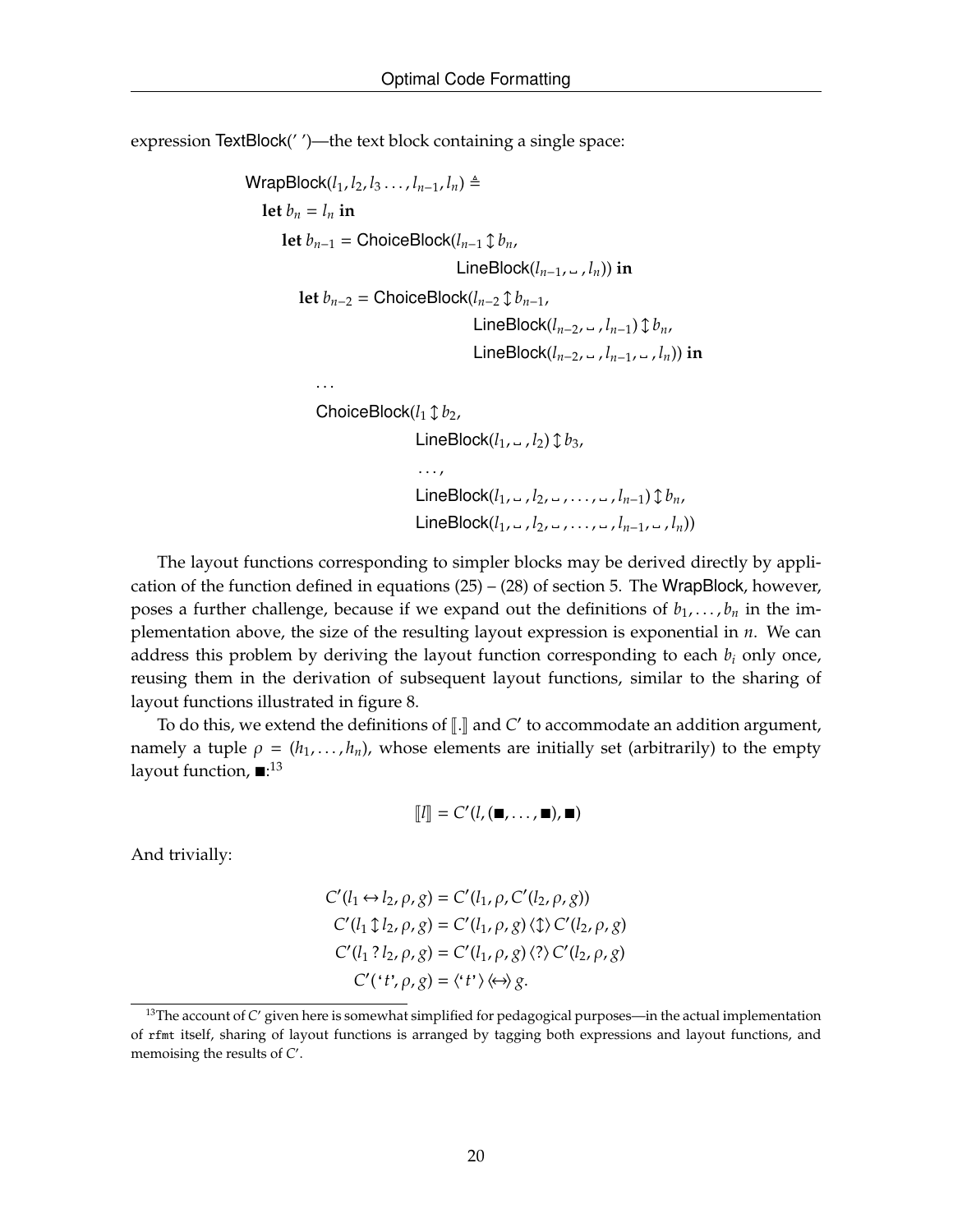Rather than expanding out "**let** . . . **in**" clauses prior to calculation of layout functions, the extended version of  $C'$  is applied to them directly. Definition of intermediate result  $b_i$  stores the corresponding layout function to be saved in  $\rho$ , from where it is retrieved each time the layout function of *b<sup>i</sup>* is required:

$$
C'(\text{let } b_i = e_1 \text{ in } e_2, \rho, g) = C'(e_2, \rho[i \mapsto C'(e_1, \rho, g)], g),
$$
  

$$
C'(b_i, (h_1, \ldots, h_i, \ldots, h_n), g) = h_i.
$$

Here, the notation  $\rho[i \mapsto h']$  denotes a tuple with its *i*<sup>th</sup> element updated:

$$
(h_1,\ldots,h_i,\ldots,h_n)[i\mapsto h']=(h_1,\ldots,h',\ldots,h_n).
$$

### 6.2 An example layout

In section 2, we introduced the primitive layout combinators with a selection of simple motivating examples. Here, we tackle a more realistic code layout problem, taking advantage of the relative convenience and clarity afforded by the blocks defined in the previous section.

Function calls of the form " $f(a_1, a_2, \ldots, a_m)$ "—where f is a function name, and  $a_1, \ldots, a_m$ are argument expressions—are found in most programming languages. A common way of formatting such calls is exemplified by the following:

```
FnName(argument1, argument2, argument3, argument4,
       argument5, argument6, argument7, argument8,
       argument9, argument10)
```
In this example, the right margin has been set at column 50, to highlight the effect of restricted output width. The function name appears on the first line, immediately followed by the arguments. Where it is necessary to insert line breaks so as to avoid breaching the right margin, arguments are wrapped to align with the initial character of the first argument. Finally, the closing parenthesis is placed immediately after the final argument.

To specify this formatting strategy using a layout expression, let us assume that we are given layout expressions *a*1, . . . , *a<sup>m</sup>* for each of the arguments, and that the string *f* names the function. Then the layout expression for the function call is given:

> LineBlock(LineBlock(TextBlock(*f*), TextBlock('('))), WrapBlock(*a*1, . . . , *am*), TextBlock(')')

This layout is a LineBlock with three components:

- 1) Another LineBlock containing the name of the function and the opening parenthesis of the call,
- 2) A WrapBlock that packs successive arguments to the call into lines, wrapping where necessary, and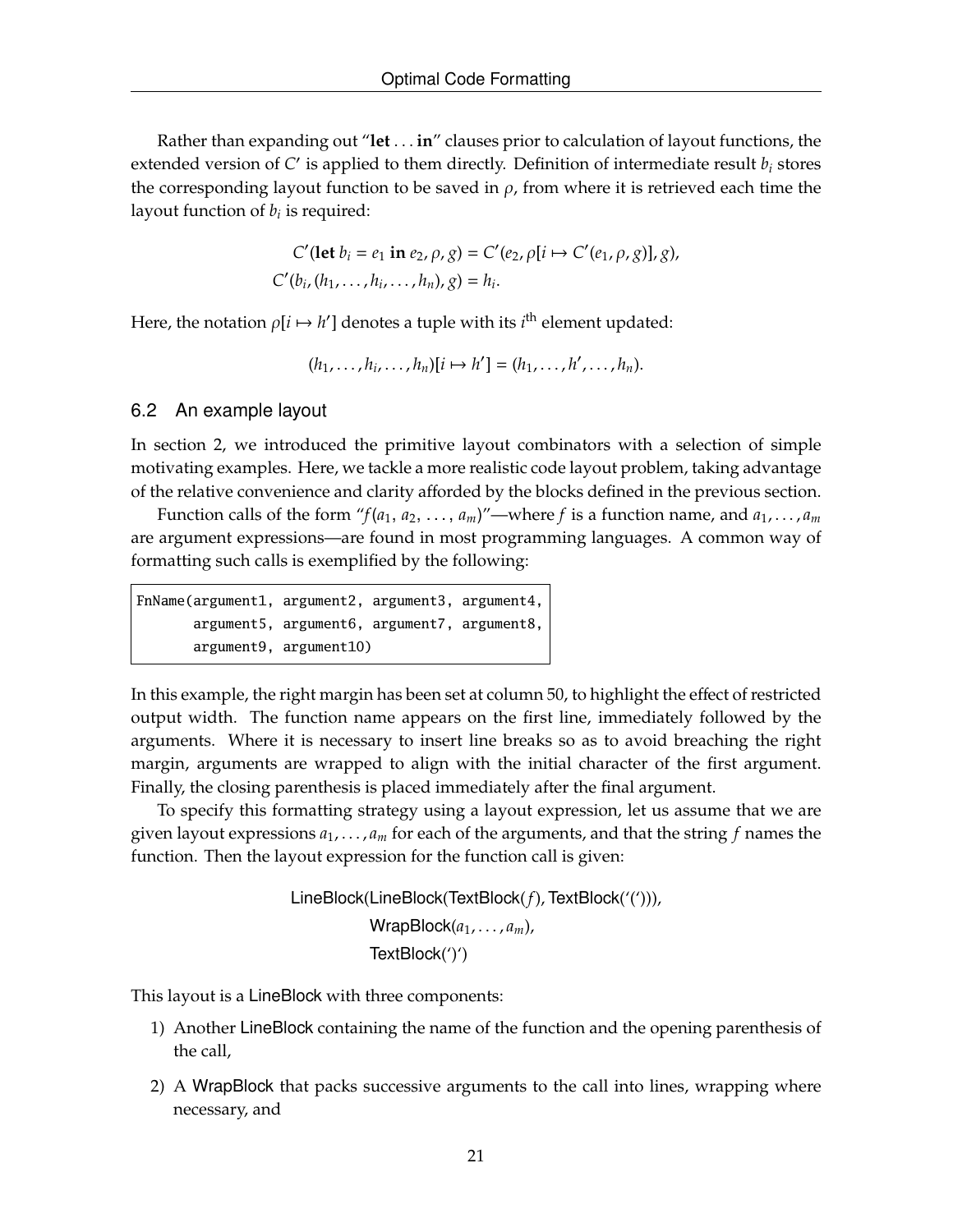3) The call's closing parenthesis.

Note that since the WrapBlock containing the arguments is placed immediately to the right of the opening parenthesis, any wrapped arguments will also begin immediately to the right of the parenthesis (though on different lines).

The inclusion of a WrapBlock in the layout above enables it to adjust dynamically, according to the requirements of the context. For example, if in the example, we reduce the output width to 30 characters from the original 50, fewer arguments are placed on each line:

```
FnName(argument1, argument2,
       argument3, argument4,
       argument5, argument6,
       argument7, argument8,
       argument9, argument10)
```
Such adjustments are limited, however. For example, let us revert to a 50 character output width, and consider the following call expression, output using the some layout:

| AVeryLongAndDescriptiveFunctionName(argument1, |  |
|------------------------------------------------|--|
| argument2.                                     |  |
| argument3,                                     |  |
| argument4,                                     |  |
| argument5,                                     |  |
| argument6,                                     |  |
| argument7,                                     |  |
| argument8,                                     |  |
| argument9,                                     |  |
| argument10)                                    |  |

It is clear that with a lengthy function name, a strategy that involves wrapping immediately after the opening parenthesis makes for rather unappealing output. In such circumstances, we might wish to use a different layout:

```
StackBlock(LineBlock(TextBlock(f), TextBlock('('))),
             IndentBlock(4, WrapBlock(a1, . . . , am)),
             TextBlock(')')
```
In this layout, the arguments begin on the line after the function name an opening parenthesis, and are wrapped not to the column immediately to the right of the parenthesis, but at an indent of 4 characters from the beginning of the function name. In addition, the closing parenthesis appears on a line by itself, immediately below the beginning of the function name. Output of the second example is much improved with this layout: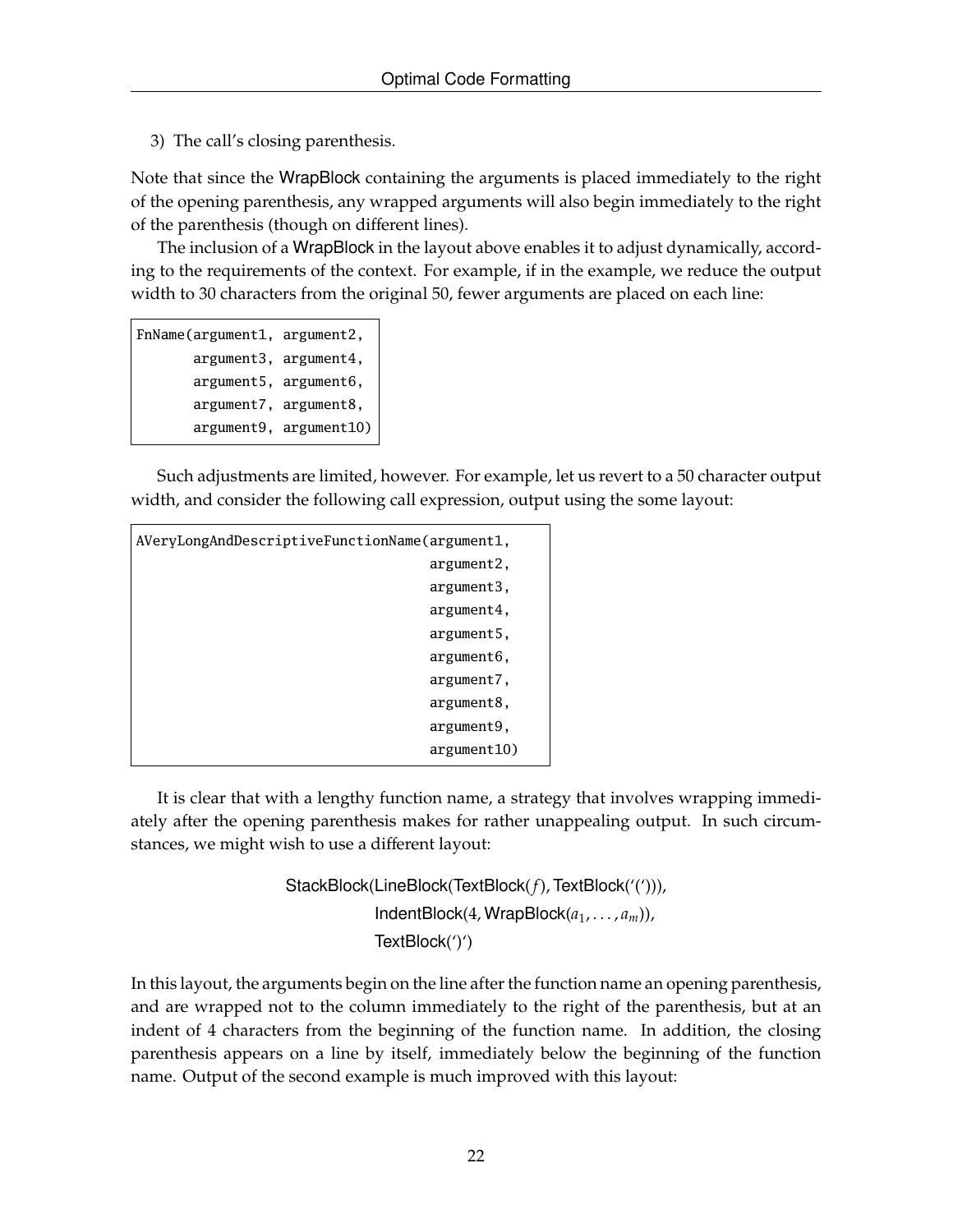```
AVeryLongAndDescriptiveFunctionName(
   argument1, argument2, argument3, argument4,
   argument5, argument6, argument7, argument8,
   argument9, argument10
)
```
Finally, to allow for short or long function names, we can use a ChoiceBlock to switch layout strategies as required:

```
ChoiceBlock(
  LineBlock(LineBlock(TextBlock(f), TextBlock('('))),
              WrapBlock(a1, . . . , am),
              TextBlock(')'),
   StackBlock(LineBlock(TextBlock(f), TextBlock('('))),
               IndentBlock(4, WrapBlock(a1, . . . , am)),
               TextBlock(')')).
```
Since for short function names the first alternative in this combined layout will occupy fewer lines than the second alternative (and thus incur a lower cost), it will be preferred by the ChoiceBlock. With increasingly long names, however, and the consequent wrapping of arguments over increasingly many lines, the ChoiceBlock is more likely to select the second alternative, in spite of the additional fixed cost its two mandatory line breaks involve.

# 7 Conclusion

This paper has given a detailed overview of the algorithms embodied in the rfmt source code formatter. Though rfmt joins a rich tradition of pretty printers and code formatters with several decades of history, we feel that it does make a unique contribution, in that it marries the convenience of the combinator-oriented approach widely employed for functional programming languages with the rigor of optimization-based formatters such as TEX and **clang-format**.

Furthermore, the layout function representation employed in rfmt affords great flexibility: A simple embellishment of the cost function for text strings described in section 4.1 allows rfmt to incorporate a "soft margin" like that described by Hughes (1995), which favors shorter lines over longer ones, without imposing mandatory line breaks.<sup>14</sup> Alternative cost functions may

 0 7→ ('*txt*',*s*, 0, 0) *m*<sup>0</sup> − *s* 7→ ('*txt*',*s*, 0, β0) *m*<sup>1</sup> − *s* 7→ ('*txt*',*s*, β0(*m*<sup>1</sup> − *m*0), β<sup>0</sup> + β1) .

<sup>&</sup>lt;sup>14</sup>In detail, we have two margins,  $m_0$  ("soft") and  $m_1$  ("hard") with associated costs  $\beta_0$  and  $\beta_1$ , where  $m_0 \le m_1$ and  $\beta_0 \ll \beta_1$ . The layout function in (8) is amended: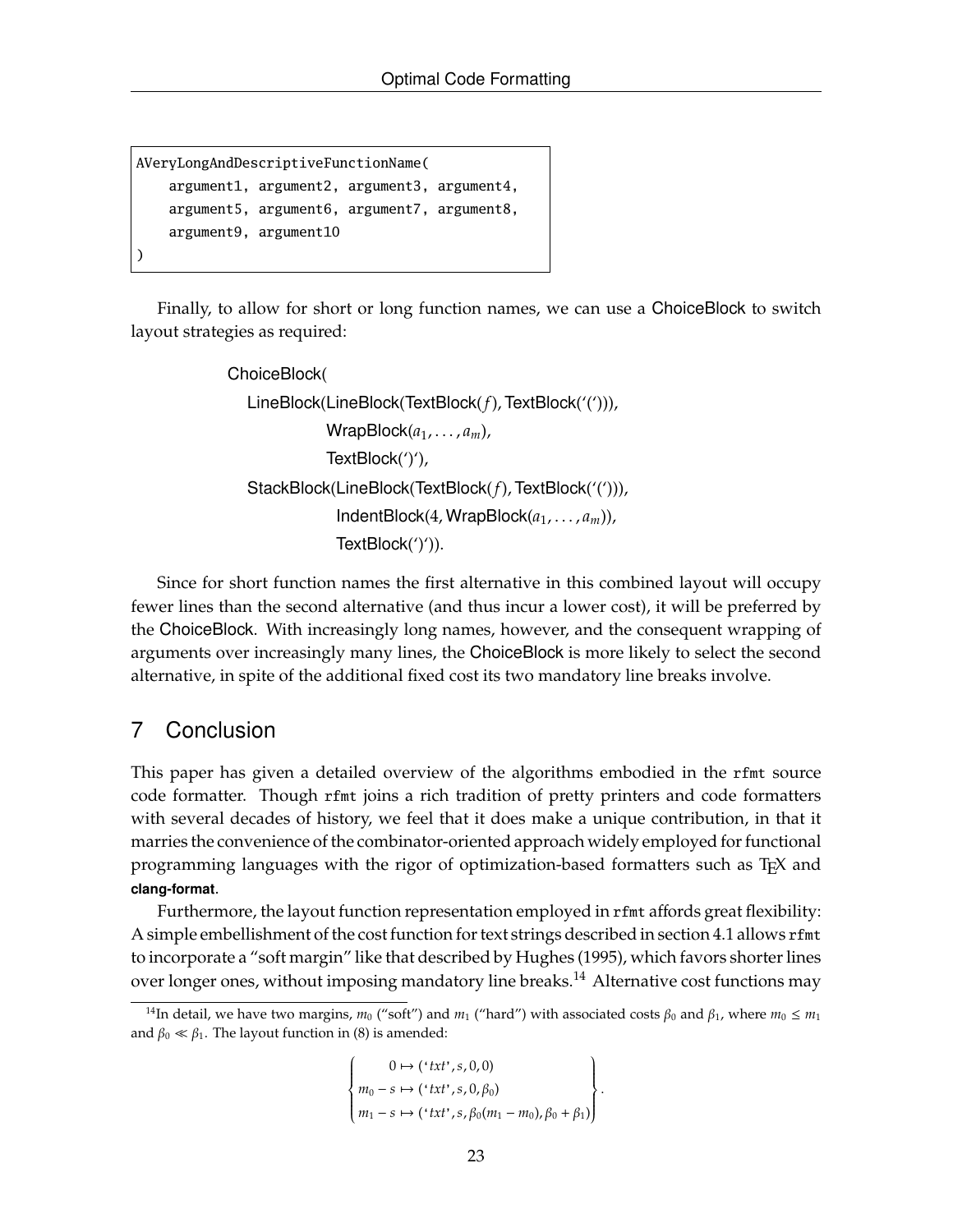also be accommodated—piecewise quadratic, for example, rather than piecewise linear with minor alterations to the calculations in section 3. Currently, practical experience with rfmt has been limited to the R langugage, with the option of two layout styles. As it is applied to a wider range of languages and formatting styles, it should be possible to assess which—if any—such developments are most desirable.

All the other layout functions and associated calculations from section 3 remain unchanged.